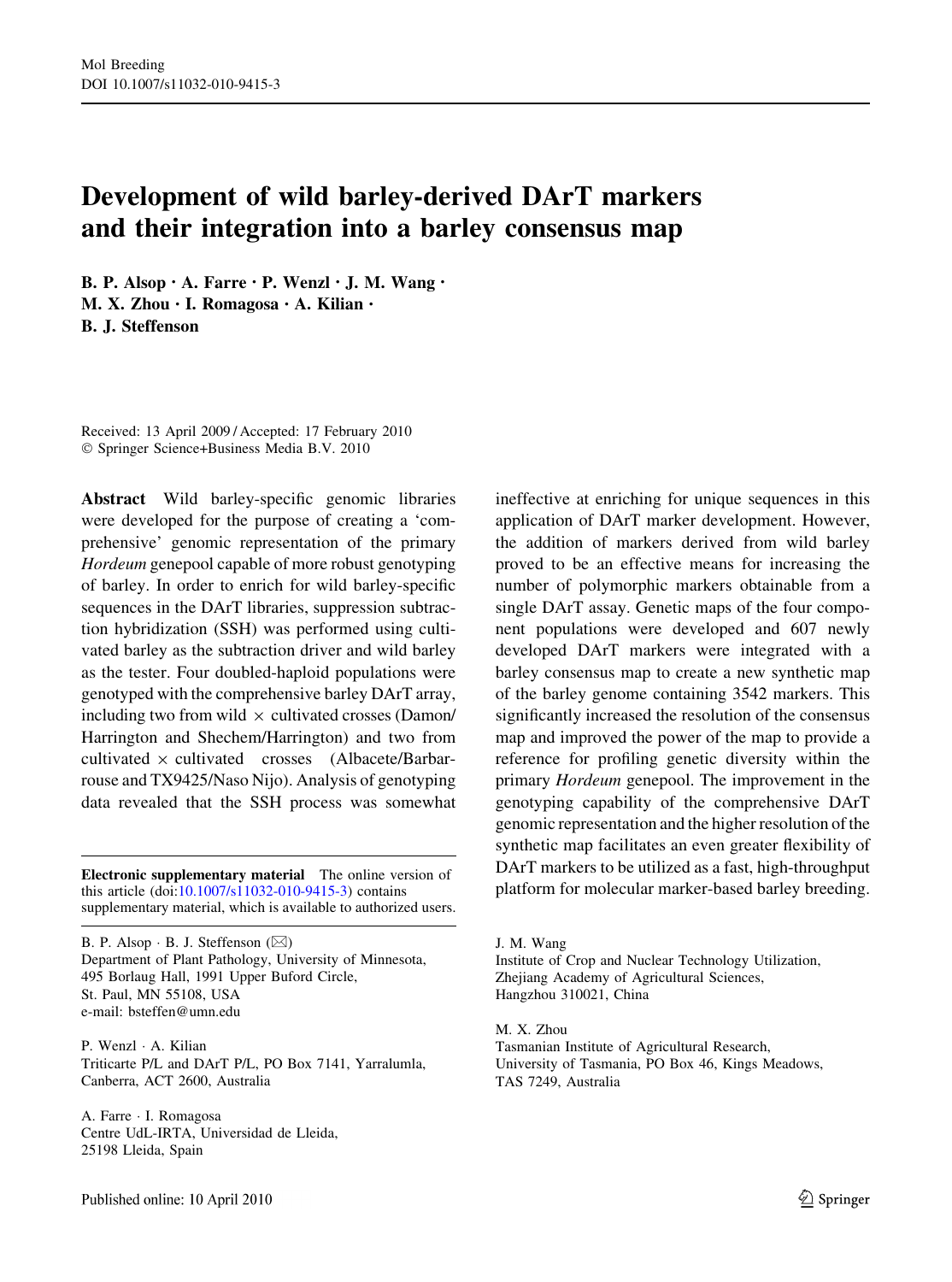Keywords Hordeum vulgare subsp. spontaneum · Synthetic map · Diversity arrays technology

#### Introduction

Modern cultivated barley (Hordeum vulgare subsp. vulgare) is one of the world's 12 major food crops, and one of the five major cereal grains, which together account for over half of all calories consumed by humans. The majority of barley grown for human consumption is used for malting and ultimately in the brewing process for beer manufacturing. Therefore, many of the selections made by breeders have been to increase malting quality and yield. Barley is a selfpollinating crop and as a result of numerous inbred pedigrees has come to have a very narrow genetic base (Rasmusson and Phillips [1997\)](#page-15-0). This lack of genetic diversity creates limitations in breeding novel traits into cultivated germplasm.

Much research has begun to emerge in the use of wild barley as a novel source of genetic diversity for improvement of cultivated germplasm (Pillen et al. [2003,](#page-15-0) [2004](#page-15-0); von Korff et al. [2004,](#page-15-0) [2005](#page-15-0), [2006\)](#page-15-0). In order to increase the diversity for disease resistance in cultivated barley, we developed two doubled-haploid (DH) mapping populations from intra-specific wild  $\times$  cultivated barley crosses. Two wild barley accessions, Damon 11–11 and Shechem 12–32 (hereafter referred to as Damon and Shechem), were previously identified as having resistance to six major diseases of barley (Fetch et al. [2003\)](#page-14-0). Each of these accessions was crossed to the North American tworowed malting quality standard cultivar Harrington, and two  $F_1$ -derived DH populations were developed using the Hordeum bulbosum method (Pickering and Fautrier [1993](#page-15-0)). These populations were used for the linkage mapping reported in this study and also as a tool in quantitative trait loci (QTL) analyses published in a separate work.

Linkage mapping is the first essential step in the identification of loci affecting quantitative traits such as yield, quality, and, in some cases, disease resistance. The barley research community has worked assiduously to produce numerous linkage maps of the barley genome. Over the past two decades, different maps have been generated with markers based on restriction fragment length polymorphism (Graner et al. [1991](#page-14-0); Heun et al. [1991](#page-14-0); Kleinhofs et al. [1993](#page-14-0)), amplified fragment length polymorphism (Qi et al. [1998](#page-15-0)), and simple sequence repeats (Ramsay et al. [2000](#page-15-0)). Many researchers also have integrated populations and/or marker types to produce consensus maps (Karakousis et al. [2003](#page-14-0); Langridge et al. [1995;](#page-14-0) Marcel et al. [2007](#page-15-0); Qi et al. [1996](#page-15-0); Stein et al. [2007;](#page-15-0) Varshney et al. [2007](#page-15-0); Wenzl et al. [2006\)](#page-15-0). The recent trend, however, has been to switch to more high-throughput and cost-efficient hybridization-based markers such as single nucleotide polymorphism (SNP) and Diversity Arrays Technology (DArT) (Rostoks et al. [2005;](#page-15-0) Wenzl et al. [2004,](#page-15-0) [2006,](#page-15-0) Hearnden et al. [2007](#page-14-0)).

In order to tailor these high-throughput marker systems toward wild barley genotyping applications, wild barley-specific genomic libraries were developed in conjunction with Diversity Arrays Technology Pty. Ltd. to produce wild barley-derived DArT markers. These markers were combined with the previously described cultivated-barley-derived DArT markers (Wenzl et al. [2004](#page-15-0)) for the purpose of creating a 'comprehensive' genomic representation of the primary Hordeum genepool capable of more robust genotyping of barley. In order to enrich for wild barley-specific sequences in the DArT libraries, suppression subtraction hybridization (SSH) was performed using cultivated barley as the subtraction driver and wild barley as the tester prior to cloning. The efficacy of utilizing the subtraction technique to enhance the diversity of clones on the array and the use of wild- and cultivated-barley-specific DArT libraries to genotype wild and cultivated barley is discussed. We report the development of genetic maps of four DH populations genotyped with the comprehensive barley DArT array, including two from wild  $\times$  cultivated crosses (Damon/Harrington and Shechem/Harrington) and two from cultivated  $\times$  cultivated crosses (Albacete/Barbarrouse and TX9425/ Naso Nijo). We also report the development of a synthetic map of barley that incorporates 607 additional DArT markers from these four populations into the barley DArT consensus map reported by Wenzl et al. ([2006\)](#page-15-0). This synthetic map differs from traditional consensus maps as it does not integrate the datasets of multiple mapping populations derived from independent crosses but rather utilizes information on locus positions of individual component maps to create one combined map.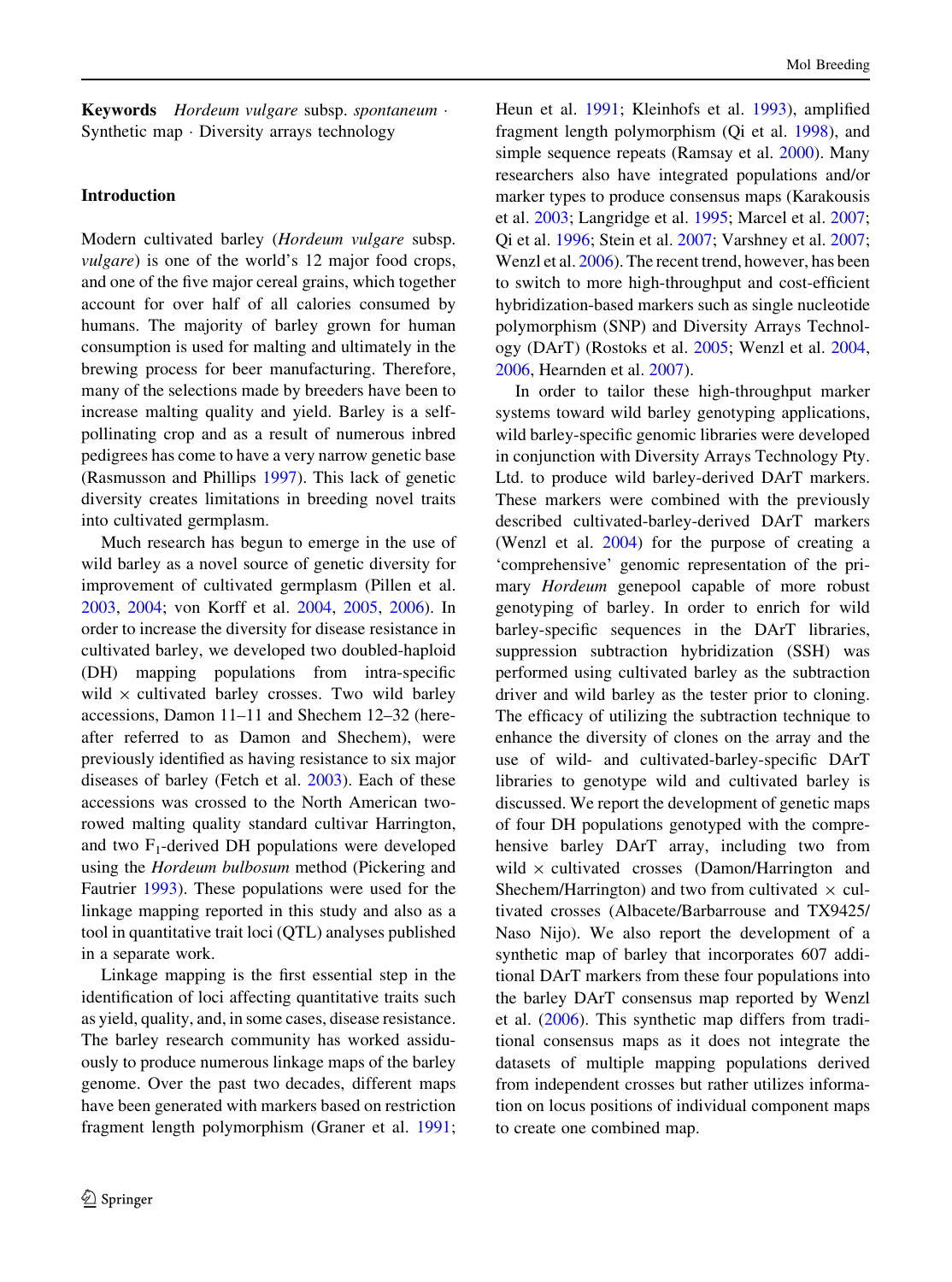# Materials and methods

#### Plant materials

Two DH populations were developed from crosses between each of the H. vulgare subsp. spontaneum accessions Damon and Shechem and the barley cultivar Harrington.  $F_1$  progeny of these tworowed  $\times$  two-rowed crosses were then hybridized with Hordeum bulbosum to produce the DH populations via haploid embryo rescue and colchicineinduced chromosome doubling (Pickering and Fautrier [1993\)](#page-15-0). These DH populations were provided by R. Pickering (New Zealand Institute for Crop & Food Research Ltd, Christchurch, New Zealand). The wild barley accessions were both collected in Israel: Damon near the Haifa Peninsula and Shechem near the modern-day city of Nablus in the West Bank. Both carry resistance to six major diseases of barley (Fetch et al. [2003\)](#page-14-0). The Damon/Harrington (D/H) and Shechem/Harrington (S/H) populations have 114 and 160 progeny, respectively.

For the purpose of incorporating wild barleyderived DArT markers into the barley DArT consensus map, we added mapping data for two additional populations that were genotyped with the comprehensive barley array. The Albacete/Barbarrouse (A/ B) and TX9425/Naso Nijo (T/N) populations are both from crosses between H. vulgare subsp. vulgare cultivars. Albacete and Barbarrouse are both sixrowed winter feed barleys of European origin, whereas TX9425 and Naso Nijo are Chinese feed and Japanese malting cultivars, respectively. A/B and T/N are both DH populations produced by anther culture (Davies [2003\)](#page-14-0) and have 224 and 188 progeny, respectively.

# Suppression subtraction hybridization (SSH)

SSH was performed as previously described (James et al. [2008](#page-14-0)), using all the same restriction enzymes as well as adaptor and primer sequences. Two sets of suppression subtraction hybridizations were performed, both of which utilized cv. Harrington as the subtraction driver. Harrington was chosen as the driver in order to enrich for sequences that would be polymorphic in the D/H and S/H mapping populations. Of the two sets of tester DNA samples utilized, tester 1 contained a mixture of the two wild barley

parents previously discussed (Damon and Shechem), and tester 2 contained a mixture of 31 H. vulgare subsp. spontaneum accessions from the Wild Barley Diversity Collection (Steffenson et al. [2007](#page-15-0); Table [1](#page-3-0)). These 31 accessions were selected for maximum genetic diversity based on ten microsatellite markers (Steffenson et al. [2007](#page-15-0)) and included four accessions (Damon, Shechem, 41–1, and OUH602) used in various wild  $\times$  cultivated barley mapping populations (Baum et al. [2003;](#page-14-0) Yun et al. [2005](#page-15-0)). For each set of hybridizations, subtraction was carried out in either one or two stages. Amplification of subtraction products and subsequent cloning led to the production of four 384-well plates of wild barley-derived DArT clones (markers).

# Comprehensive barley DArT genomic representation

The full comprehensive barley PstI/BstNI genomic representation (array) consists of 16,384-well plates of DArT markers. In addition to the four wild barleyderived plates produced by SSH described above, there were five additional plates of wild barleyderived markers produced by Triticarte Pty. Ltd. with standard DArT protocols for PstI/BstNI digestionbased array development (Jaccoud et al. [2001;](#page-14-0) Wenzl et al. [2004](#page-15-0)). Of these five plates, two and three of them were produced from mixtures of accessions 28– 31 and 1–31, respectively (Table [1](#page-3-0)). The remaining seven plates were widely utilized PstI/BstNI-derived markers ('bPb' markers) that originated from cultivated barley, six of which were enriched for polymorphic markers and the other of non-polymorphic control clones (Wenzl et al. [2004,](#page-15-0) [2006](#page-15-0)).

# DArT marker analysis

Genomic DNA was isolated from the progeny of each population for subsequent genotyping with DArT molecular markers. The FASTprep kit (Q-BIOgene, Irvine, CA) was used to extract DNA from young tillers of 5-week-old plants of the D/H and S/H populations. The DNeasy 96 Plant Kit (Qiagen, Valencia, CA) was used to extract DNA from young leaves of the A/B progeny, and a modified CTAB method was used to extract DNA from 3-week-old seedlings of the T/N population (Stein et al. [2001](#page-15-0)). All four populations and their respective parents were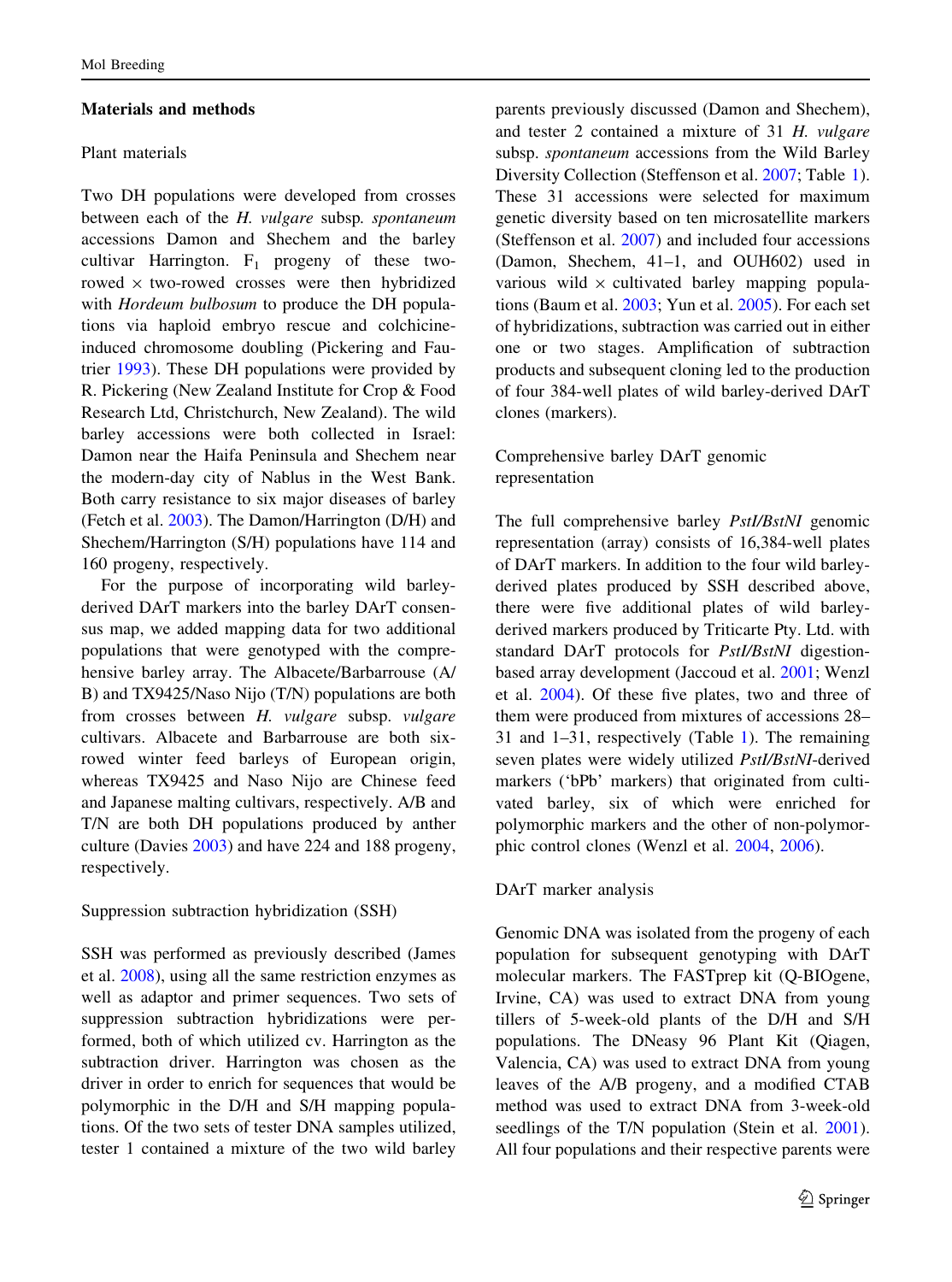| #              | Identifier |                     | Origin                |                |                     |  |
|----------------|------------|---------------------|-----------------------|----------------|---------------------|--|
|                | Name       | Other designator    | Country               | City/Province  | Source <sup>a</sup> |  |
| $\mathbf{1}$   | WBDC008    | 38627               | Jordan                | <b>Irbid</b>   | <b>ICARDA</b>       |  |
| $\overline{c}$ | WBDC025    | 38693               | Pakistan              | Balochistan    | <b>ICARDA</b>       |  |
| 3              | WBDC052    | 39850               | Jordan                | Mafraq         | <b>ICARDA</b>       |  |
| 4              | WBDC060    | 39891               | Egypt                 | Marsa Matruh   | <b>ICARDA</b>       |  |
| 5              | WBDC064    | 39914               | Syria                 | Idlib          | <b>ICARDA</b>       |  |
| 6              | WBDC071    | 39933               | Libya                 | Al Marj        | <b>ICARDA</b>       |  |
| 7              | WBDC077    | 39941               | Russia                | Daghestan      | <b>ICARDA</b>       |  |
| 8              | WBDC101    | 40063               | Jordan                | Tafila         | <b>ICARDA</b>       |  |
| 9              | WBDC102    | 40064               | Jordan                | Ma'an          | <b>ICARDA</b>       |  |
| 10             | WBDC109    | 40090               | Syria                 | Sweida         | <b>ICARDA</b>       |  |
| 11             | WBDC121    | 40138               | Iran                  | Fars           | <b>USDA</b>         |  |
| 12             | WBDC123    | 40142               | Iran                  | Khorasan       | <b>USDA</b>         |  |
| 13             | WBDC140    | 40186               | Lebanon               | <b>Baalbek</b> | <b>ICARDA</b>       |  |
| 14             | WBDC145    | 40194               | Lebanon               | Zahle          | <b>ICARDA</b>       |  |
| 15             | WBDC156    | 107425              | Iraq                  | Mosul          | <b>ICARDA</b>       |  |
| 16             | WBDC172    | 112673              | Iran                  | Hamadan        | IPK                 |  |
| 17             | WBDC180    | 112847              | Libya                 | Tubruq         | <b>IPK</b>          |  |
| 18             | WBDC189    | 116105              | Turkey                | Gaziantep      | <b>ICARDA</b>       |  |
| 19             | WBDC196    | 116125              | Turkey                | Gaziantep      | <b>ICARDA</b>       |  |
| 20             | WBDC198    | 119402              | Syria                 | Homs           | <b>ICARDA</b>       |  |
| 21             | WBDC207    | 123949              | Uzbekistan            | Fergana        | <b>ICARDA</b>       |  |
| 22             | WBDC217    | 126933              | Armenia               | Yerevan        | <b>ICARDA</b>       |  |
| 23             | WBDC218    | 131375              | Kazakhstan            | Dzhambul       | <b>ICARDA</b>       |  |
| 24             | WBDC227    | 132552              | Azerbaijan            | Lankaran       | <b>ICARDA</b>       |  |
| 25             | WBDC233    | 38668               | Afghanistan           | Baghlan        | <b>USDA</b>         |  |
| 26             | WBDC335    | 135624              | Turkmenistan          | Kazanjik       | <b>ICARDA</b>       |  |
| 27             | WBDC347    | 40152               | Uzbekistan            | Surkhandar'ya  | <b>USOU</b>         |  |
| 28             | WBDC348    | Damon $11-11b$      | <b>Israel</b>         | Damon          | U. of Haifa         |  |
| 29             | WBDC349    | Shechem $12-32b$    | Israel                | Shechem        | U. of Haifa         |  |
| 30             | WBDC350    | $41 - 1$ $^{\rm c}$ | Israel                | Unknown        | <b>ICARDA</b>       |  |
| 31             | WBDC355    | OUH602 <sup>c</sup> | Trans caucasus region | Unknown        | Okayama U.          |  |

<span id="page-3-0"></span>Table 1 Accessions of the Wild Barley Diversity Collection (WBDC) utilized in the production of wild barley-derived DArT markers

<sup>a</sup> Source ICARDA (International Center for Agricultural Research in the Dry Areas). USDA (United States Department of Agriculture), IPK (Institute of Plant Genetics and Crop Plant Research), USOU (School of Botanical Sciences, University of Southampton, UK)

 $<sup>b</sup>$  More precise locations referenced in previous literature (Fetch et al. [2003](#page-14-0))</sup>

 $\degree$  Utilized in previous mapping studies (Baum et al. [2003;](#page-14-0) Górny [2001](#page-14-0); Yun et al. [2005\)](#page-15-0)

genotyped with the comprehensive barley genomic representation. DArT assays, including sample preparation, hybridization, scanning, and marker scoring, were conducted by Triticarte Pty. Ltd. and performed as previously described (Wenzl et al. [2006](#page-15-0)).

# Linkage map development

Linkage map construction for all populations was performed, and resultant maps provided, by Triticarte Pty. Ltd. utilizing purpose-built software for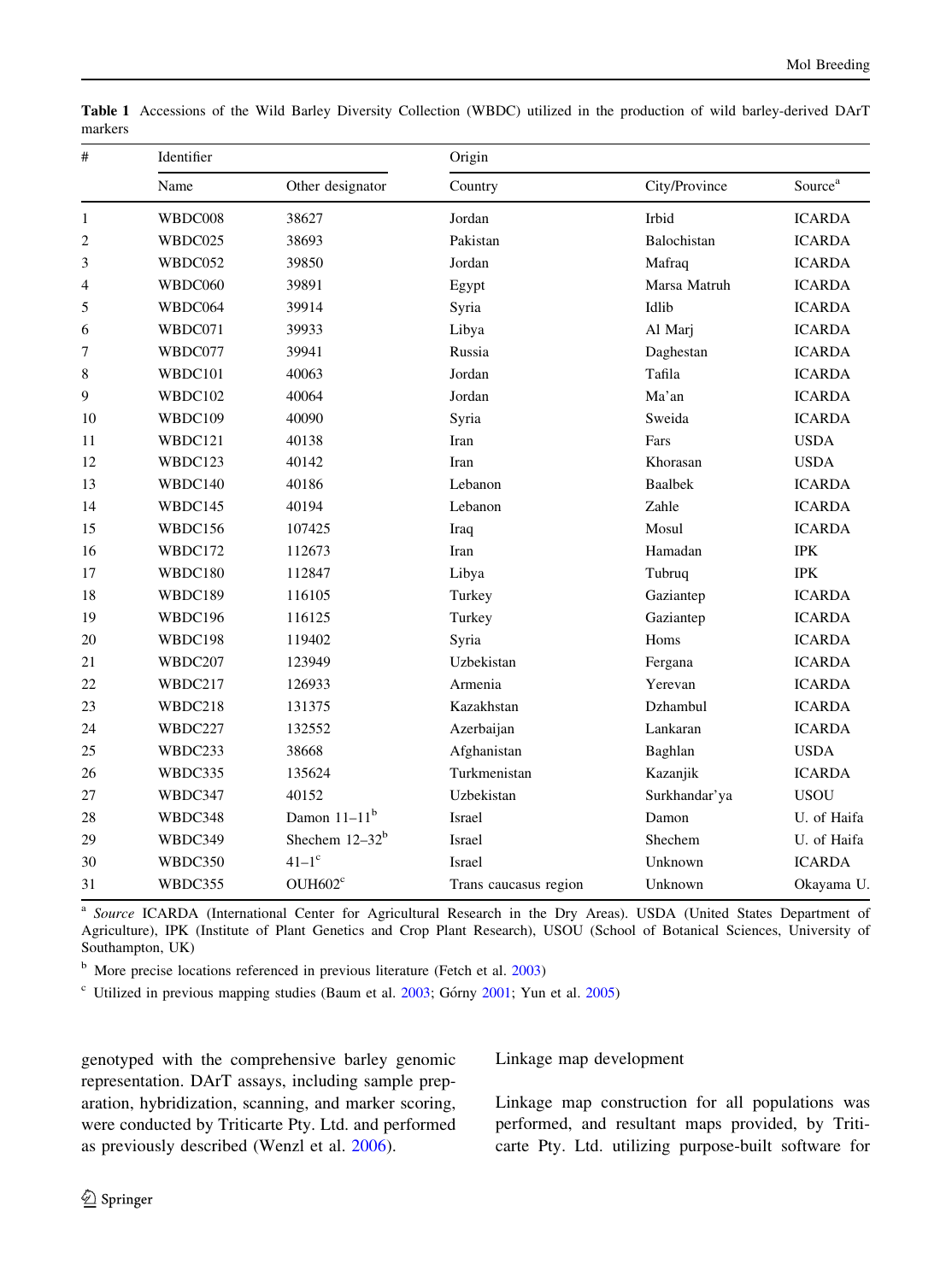semi-automatic map construction (EasyMap; Diversity Arrays Technology P/L, Canberra, Australia). Briefly, this software combines pre-map quality filtering of markers/lines with several iterations of map construction followed by post-map quality filtering of markers, lines, and individual genotype calls. In each of these iterations, the whole set of markers is ordered using the RECORD algorithm (Van Os et al. [2005\)](#page-15-0) and split into linkage groups based on a combination of criteria (recombination frequency, linkage group length, cM tension). The order of markers within each linkage group is then re-optimized, all possible pairs of linkage-group ends are tested for compatibility, compatible ends are joined, and the marker order in the resultant larger linkage group(s) is re-optimized. Potential genotyping errors (LOD<sub>error</sub> > 4; Lincoln and Lander [1992](#page-15-0)) are then identified and substituted with missing data. Finally, the marker order of affected linkage groups is re-optimized again, and Kosambi cM distances are reported.

A total of seven individuals and 117 markers were removed from the analysis of the D/H population due to data quality issues, which may have arisen from poor DNA quality and/or excessive (or highly variable) DNA concentrations of some samples (P. Wenzl, unpublished data). Quality filtering of the S/H population removed 39 markers, but did not result in the removal of any individuals. In the A/B and T/N populations, four markers but no individuals were removed due to poor quality. The maps generated by EasyMap were compared with a barley consensus map (Wenzl et al. [2006\)](#page-15-0) to identify and rectify cases of pseudo-linkage and to orient linkage groups. The D/H and S/H populations resulted in seven linkage groups, whereas the A/B and T/N populations resulted in 11 and 10 linkage groups, respectively. There was more than one linkage group for some chromosomes in the A/B (1H, 2H, and 3H) and T/N (3H, 5H, and 6H) populations. Albacete carries a reciprocal translocation with breakpoints at or near the centromeres of chromosomes 1H and 3H (Lacasa-Benito et al. [2005](#page-14-0); Farre [2008](#page-14-0)). As the A/B population segregated for chromosome arrangement, standard and translocated, no attempt was made to generate single 1H and 3H linkage groups from the A/B mapping data. Rather, the linkage groups were independently determined at the individual arm level. With the exception of very few rearrangements of closely linked markers, common markers in all linkage groups from the four

populations were ordered identically to those previously reported for the known seven chromosomes of barley (Fig. [1\)](#page-5-0). All component and synthetic map figures included in this manuscript were produced utilizing MapChart software (Voorrips [2002](#page-15-0)).

# Synthetic map development

The locus positions of the four maps genotyped with the comprehensive barley array, as well as those from the cultivated barley consensus map (Wenzl et al. [2006\)](#page-15-0), were merged with PhenoMap software to create a synthetic map (GeneFlow Inc., Centreville, VA.). PhenoMap utilizes a multi-phase heuristic procedure to merge component maps and estimate the order and relative distance between markers. The integration is based upon markers found in common between linkage groups, which form the framework of the synthetic chromosome. The process begins with the selection of a base linkage group, often the one with the most common markers, which establishes the order of a subset of common markers. Following this step, two additional but separate phases are required to complete the process. The first establishes the order of all common markers, and the second integrates markers unique to each linkage group. To add the rest of the common markers (phase 1), the remaining linkage groups are processed in order such that those containing the highest number of remaining unordered common markers are processed first. Unordered common markers are placed (ordered) in the growing synthetic map in relation to the nearest common flanking markers. The distance between each adjacent pair of common markers is calculated as an average interval size from all maps containing those markers. Once all common markers have been added, unique markers are placed on the synthetic framework (phase 2). Distances of unique markers from the component maps are calculated based on their relative distance to the nearest flanking common markers and scaled to the equivalent distance on the synthetic map.

In the cases where there were multiple linkage groups per chromosome (A/B and T/N populations), the position for the first marker of the distal linkage groups was arbitrarily chosen, as each chromosome must be loaded into PhenoMap as one group. Since the relative distance between markers affects the outcome of the synthetic map, for these instances, the position of the first marker in each distal linkage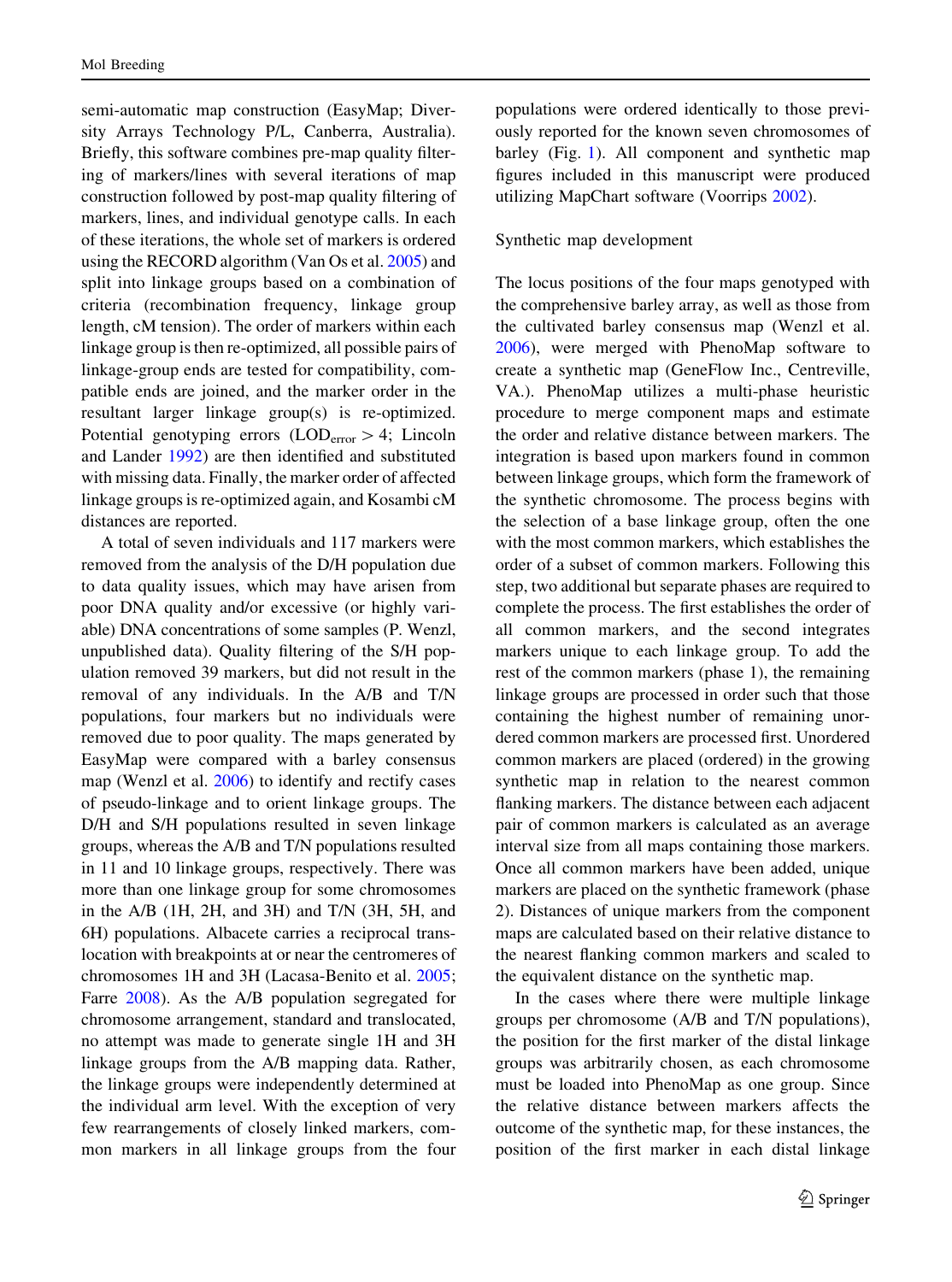<span id="page-5-0"></span>

Fig. 1 Colinearity of locus order in component maps. Loci in component maps are displayed schematically by horizontal lines across the *bars* representing chromosomes. Loci that are

group was established based on previously reported map positions (Wenzl et al. [2006](#page-15-0)). The position of the first marker in those secondary linkage groups that was in common with the consensus map (in four out of five cases this was the first marker in the group, in the other case it was the second) was taken from the consensus map and used as the position in the component map. The positions of the remaining markers in those groups were then adjusted accordingly based on their calculated intervals.

# Results

#### Component DArT marker linkage maps

From a total of 6144 DArT markers on the comprehensive array surveyed for polymorphism,  $573.3 \pm 31.6$ 

common between adjacent pairs of populations are depicted by dots and connected by lines

 $(9.3 \pm 0.5\%)$  were polymorphic and mapped in the four component populations (Table [2\)](#page-6-0). The map lengths of these populations ranged from 709.5 cM (T/N) to 1177.1 cM (A/B) with an average length of 988.2  $\pm$  201.1 cM. There were a number of redundant markers, i.e. those mapping to the identical location in each population, within each map. When the redundant markers were collapsed into bins, the number of unique bins per population ranged from 182 (T/N) to 240 (S/H) with an average of  $219.8 \pm 26.9$ . The distance between unique bins ranged from 3.90 cM (T/N) to 4.95 cM (A/B) and on average was  $4.47 \pm 0.54$  cM. Across all four populations, the average number of unique bins was  $28.5 \pm 4.7$ ,  $33.8 \pm 7.7$ ,  $36.0 \pm 5.2$ ,  $16.3 \pm 3.3$ ,  $39.3 \pm 6.4$ ,  $27.5 \pm 12.2$ , and  $38.5 \pm 5.9$ for chromosomes 1H to 7H, respectively.

Of the markers mapped in the four component populations genotyped with the comprehensive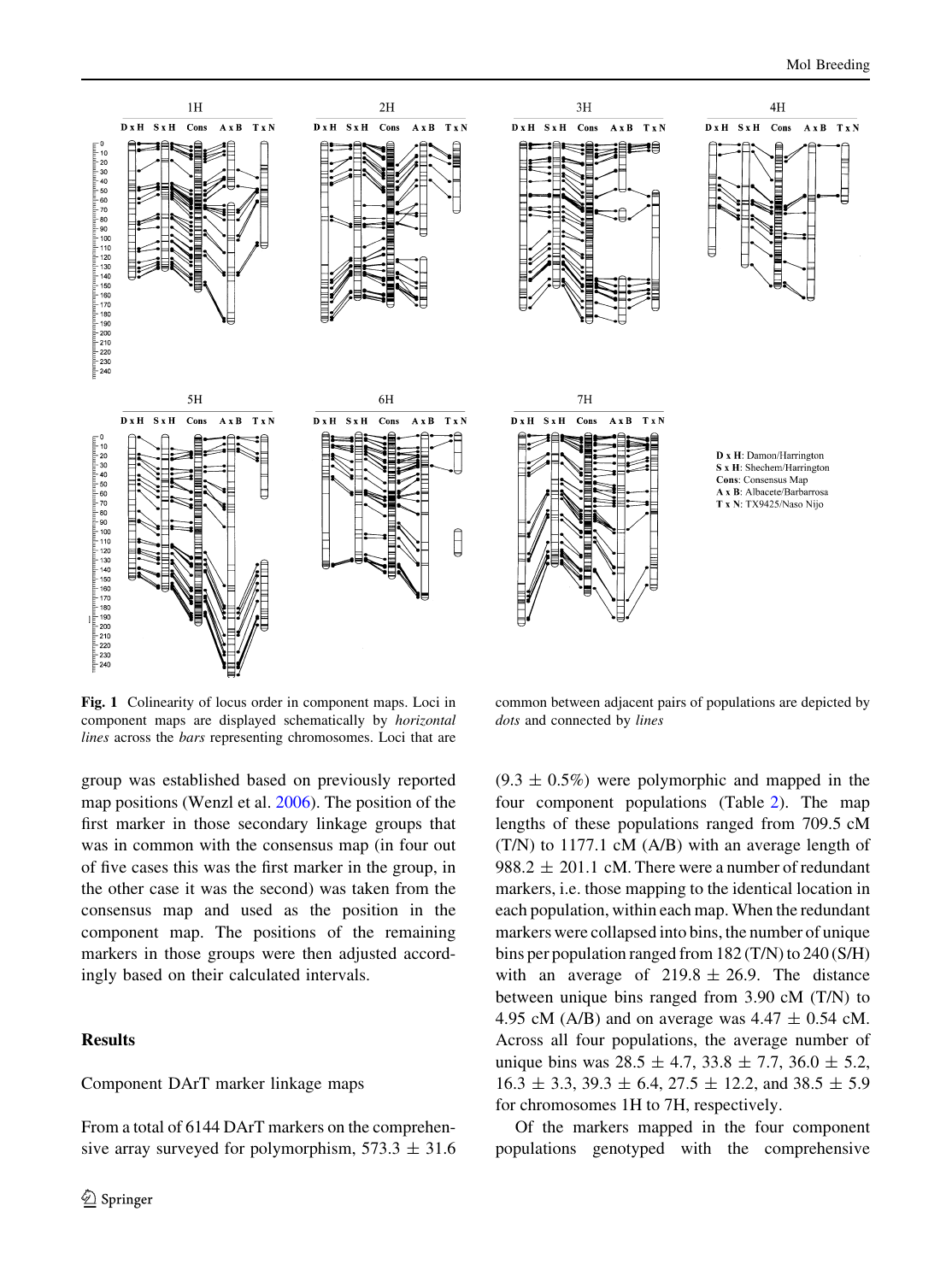| Population <sup>a</sup><br>$S \times H$<br>$T \times N$<br>$A \times B$<br>$D \times H$ | Average $\pm$ SD  |
|-----------------------------------------------------------------------------------------|-------------------|
| 709.5<br>1077.5<br>988.8<br>Length $(cM)$<br>1177.1                                     | $988.2 \pm 201.1$ |
| Number of markers<br>620<br>559<br>563<br>551                                           | $573.3 \pm 31.6$  |
| Number of unique bins<br>240<br>238<br>182<br>219                                       | $219.8 \pm 26.9$  |
| 4.92<br>Inter-bin distance (cM)<br>4.12<br>3.90<br>4.95                                 | $4.47 \pm 0.54$   |

<span id="page-6-0"></span>Table 2 Map features of the four component linkage maps created from populations genotyped with the comprehensive barley DArT genomic representation and used in synthetic map development

<sup>a</sup> Population used to create linkage map: Damon/Harrington ( $D \times H$ ), Shechem/Harrington ( $S \times H$ ), Albacete/Barbarrouse  $(A \times B)$ , TX9425/Naso Nijo (T  $\times$  N), and the average  $\pm$  SD

Table 3 Pair-wise comparison of the number of common markers between and unique markers (shown in bold) in the four component maps and the barley DArT consensus map used in synthetic map development

|              | Component map <sup>a</sup>                                    |     |     |     |     |  |  |
|--------------|---------------------------------------------------------------|-----|-----|-----|-----|--|--|
|              | Consensus $D \times H$ $S \times H$ $A \times B$ $T \times N$ |     |     |     |     |  |  |
| Consensus    | 2005                                                          | 419 | 453 | 329 | 302 |  |  |
| $D \times H$ |                                                               | 56  | 286 | 142 | 125 |  |  |
| $S \times H$ |                                                               |     | 81  | 126 | 119 |  |  |
| $A \times B$ |                                                               |     |     | 146 | 154 |  |  |
| $T \times N$ |                                                               |     |     |     | 159 |  |  |

Population used to create component linkage map: Damon  $\times$ Harrington (D  $\times$  H), Shechem  $\times$  Harrington (S  $\times$  H), Albacete  $\times$ Barbarrouse (A  $\times$  B) and TX9425  $\times$  Naso Nijo (T  $\times$  N)

genomic representation, at least 300 of them in any given population were also mapped in the barley DArT consensus map (Table 3). In pair-wise comparisons of the four component maps, the number of markers in common ranged from 119 (S/H and T/N populations) to 286 (D/H and S/H). With the exception of very few closely linked minor rearrangements, common markers in all linkage groups from all four populations and the barley consensus map were ordered identically (Fig. [1](#page-5-0)). The number of markers unique to each map was 56, 81, 146, and 159 for the D/H, S/H, A/B, and T/N populations, respectively (Table 3).

On average,  $77.0 \pm 5.7\%$  and  $23.0 \pm 5.7\%$  of the markers mapped in the four component populations were derived from cultivated and wild germplasm, respectively (Table [4](#page-7-0)). Of those markers derived from wild barley,  $57.5 \pm 11.9\%$  and  $42.5 \pm 11.9\%$ were produced via standard DArT and SSH methods, respectively. Of those markers produced via standard DArT methods,  $37.7 \pm 7.1\%$  and  $62.3 \pm 7.1\%$  were derived from wild barley accessions 28–31 and 1–31, respectively. Similarly, for those produced via SSH,  $66.8 \pm 8.1\%$  and  $33.2 \pm 8.1\%$  were derived from accessions 28–29 and 1–31, respectively.

Of the cultivated barley-derived markers mapped in the D/H and S/H populations,  $71.3 \pm 2.4\%$  were present (positive or greater hybridization on the array as compared to the other parent; scored as '1') in the cultivated parent, cv. Harrington, and  $28.7 \pm 2.4\%$ were present in the wild parents (Table [5](#page-7-0)). Of the markers derived from wild barley,  $33.2 \pm 2.8\%$  and  $66.8 \pm 2.8\%$  were present in cv. Harrington and the wild parents, respectively.

#### A synthetic map of barley

Map synthesis was conducted five times for each chromosome, once utilizing each component map as the base or reference map, to determine the most optimal map to use as the reference for map synthesis. The most optimal map to use as the reference map for synthesis was determined based upon which synthetic map resulted in the least number of incorrectly ordered loci in the four remaining component maps after synthesis, and, to a lesser extent, the degree of map expansion in the resultant synthetic map as compared to the consensus map. Genome-wide, utilizing the consensus map as the base map resulted in the fewest number of incorrectly ordered markers and a moderate expansion of map length as compared to utilizing the other component maps as the base map (Table [6](#page-7-0)). Since the consensus map resulted in the fewest number of incorrectly ordered loci and also contained the greatest number of common markers between component maps, it was chosen as the base map for synthesis for all chromosomes.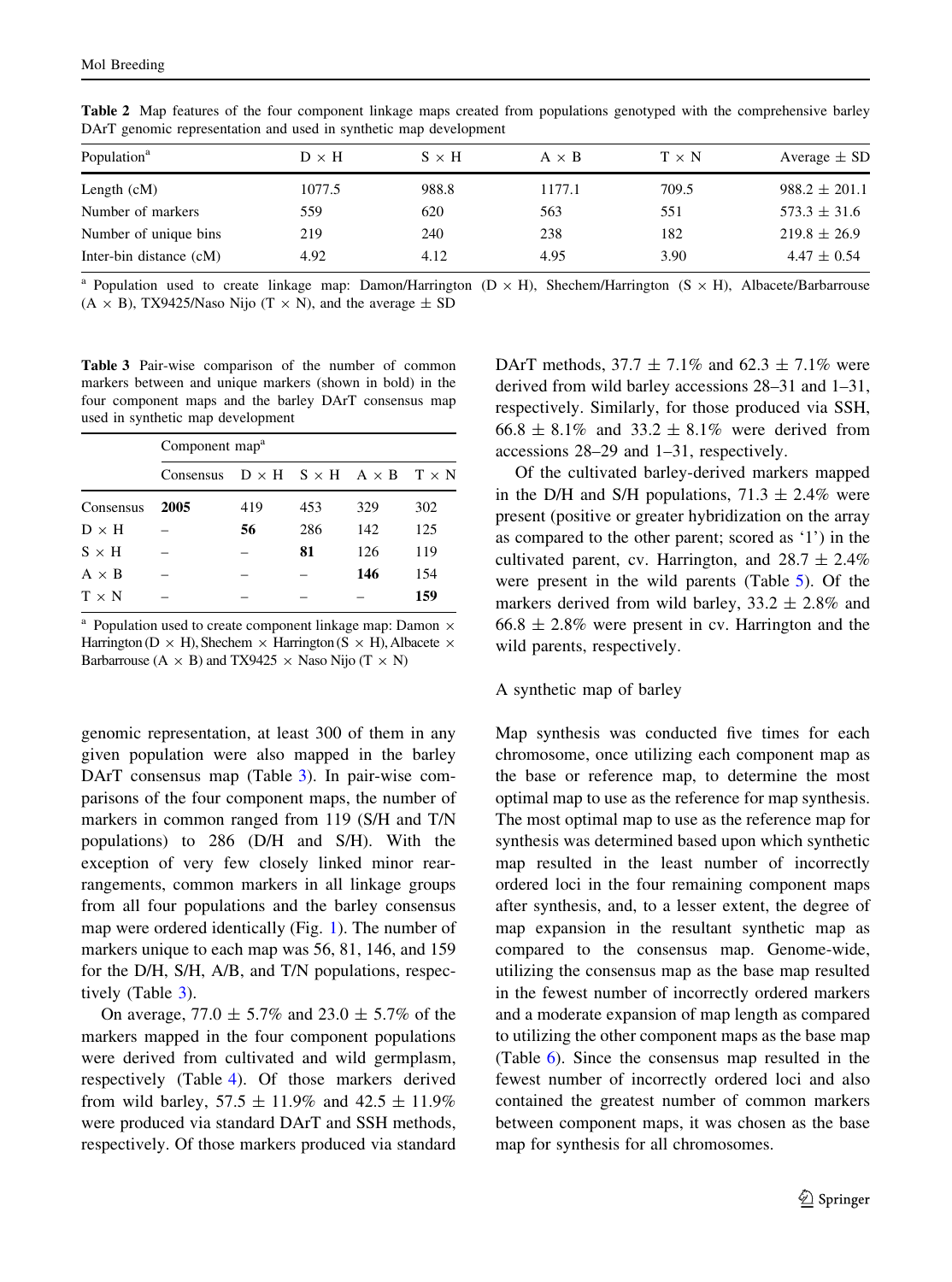|                           | Population <sup>a</sup> |              |              |              |                  | Total array <sup>e</sup> |
|---------------------------|-------------------------|--------------|--------------|--------------|------------------|--------------------------|
|                           | $D \times H$            | $S \times H$ | $A \times B$ | $T \times N$ | Average $\pm$ SD |                          |
| Wild <sup>b</sup>         | 20.0                    | 20.2         | 20.2         | 31.6         | $23.0 \pm 5.7$   | 56.3                     |
| Via DArT <sup>c</sup>     | 65.2                    | 68.8         | 53.5         | 42.5         | $57.5 \pm 11.9$  | 55.6                     |
| From $28-31$ <sup>d</sup> | 43.8                    | 37.2         | 27.9         | 41.9         | $37.7 \pm 7.1$   | 40.0                     |
| From $1-31$ <sup>d</sup>  | 56.2                    | 62.8         | 72.1         | 58.1         | $62.3 \pm 7.1$   | 60.0                     |
| Via SSH <sup>c</sup>      | 34.8                    | 31.2         | 46.5         | 57.5         | $42.5 \pm 11.9$  | 44.4                     |
| From $28-29$ <sup>d</sup> | 71.8                    | 59.0         | 75.5         | 61.0         | $66.8 \pm 8.1$   | 50.0                     |
| From $1-31$ <sup>d</sup>  | 28.2                    | 41.0         | 24.5         | 39.0         | $33.2 \pm 8.1$   | 50.0                     |
| Cultivated <sup>b</sup>   | 80.0                    | 79.8         | 79.8         | 68.4         | $77.0 \pm 5.7$   | 43.8                     |
| Total                     | 100.0                   | 100.0        | 100.0        | 100.0        | 100.0            | 100.0                    |

<span id="page-7-0"></span>Table 4 Comparison of germplasm sources and methods of marker development of mapped DArT markers

<sup>a</sup> Population used to create linkage map: Damon/Harrington ( $D \times H$ ), Shechem/Harrington ( $S \times H$ ), Albacete/Barbarrouse  $(A \times B)$ , TX9425/Naso Nijo (T  $\times$  N), and the average  $\pm$  SD

<sup>b</sup> Percentage of mapped markers derived from wild or cultivated barley germplasm

<sup>c</sup> Percentage of mapped markers derived from wild barley developed via standard DArT procedures or with the additional step of suppression subtraction hybridization (SSH)

<sup>d</sup> Percentage of mapped markers within each method of marker development that were derived from different mixtures of wild barley accessions (28–29, 28–31, or 1–31; Table [1\)](#page-3-0)

<sup>e</sup> Breakdown of percentages of DArT markers present on the comprehensive genomic representation (array) used to genotype these populations by source of germplasm and method of marker development

Table 5 Comparison of polymorphic DArT marker features in two wild  $\times$  cultivated barley populations

| Population <sup>a</sup>      | $D \times H$ | $S \times H$ | Average $\pm$ SD |
|------------------------------|--------------|--------------|------------------|
| Total                        | 100.0        | 100.0        | 100.0            |
| From cultivated <sup>b</sup> | 80.0         | 79.8         | $79.9 \pm 0.1$   |
| Present in wild              | 30.4         | 27.1         | $28.7 + 2.4$     |
| Present in cultivated        | 69.6         | 72.9         | $71.3 + 2.4$     |
| From wild <sup>b</sup>       | 20.0         | 20.2         | $20.1 + 0.1$     |
| Present in wild              | 68.8         | 64.8         | $66.8 \pm 2.8$   |
| Present in cultivated        | 31.3         | 35.2         | $33.2 \pm 2.8$   |

<sup>a</sup> Wild  $\times$  cultivated population genotyped with the comprehensive barley DArT array: Damon/Harrington (D  $\times$  H) and Shechem/Harrington (S  $\times$  H) and average  $\pm$  SD <sup>b</sup> Percentage of polymorphic DArT markers derived from cultivated or wild barley, and, of those, the percentage that were present (positive or greater hybridization on the array as compared to the other parent; scored as '1') in the respective cultivated (Harrington) or wild (Damon or Shechem) barley parent

Mapping of the four component populations genotyped with the comprehensive barley array and their subsequent synthesis with the barley DArT consensus map led to the integration of 607 previously unincorporated DArT markers. The number of newly integrated markers ranged from 44 (4H) to 129

Table 6 Comparison of resultant genome-wide incorrectly ordered loci and degree of map expansion during synthetic map development

|              | Reference map <sup>a</sup> Incorrectly ordered loci <sup>b</sup> Map length <sup>c</sup> (cM) |       |  |  |
|--------------|-----------------------------------------------------------------------------------------------|-------|--|--|
| $D \times H$ | 33.50                                                                                         | 70.7  |  |  |
| $S \times H$ | 30.75                                                                                         | 36.0  |  |  |
| $A \times B$ | 31.50                                                                                         | 155.5 |  |  |
| $T \times N$ | 31.75                                                                                         | 68.8  |  |  |
| Consensus    | 20.75                                                                                         | 77.4  |  |  |

<sup>a</sup> Reference map used for synthetic map construction: Damon/ Harrington (D  $\times$  H), Shechem/Harrington (S  $\times$  H), Albacete/ Barbarrouse  $(A \times B)$ , TX9425/Naso Nijo  $(T \times N)$ , and consensus maps

<sup>b</sup> Average number of resultant incorrectly ordered loci in the remaining four non-reference maps

<sup>c</sup> Difference in map length between the synthetic and consensus maps

(7H) and on average was  $86.7 \pm 26.8$  per chromosome (Table [7\)](#page-8-0). The number of unique bins in the synthetic map increased as well, as compared to the consensus map, by 257. By chromosome, the increase in bins ranged from 23 (4H) to 53 (7H) and on average increased by  $36.7 \pm 11.1$  bins. The overall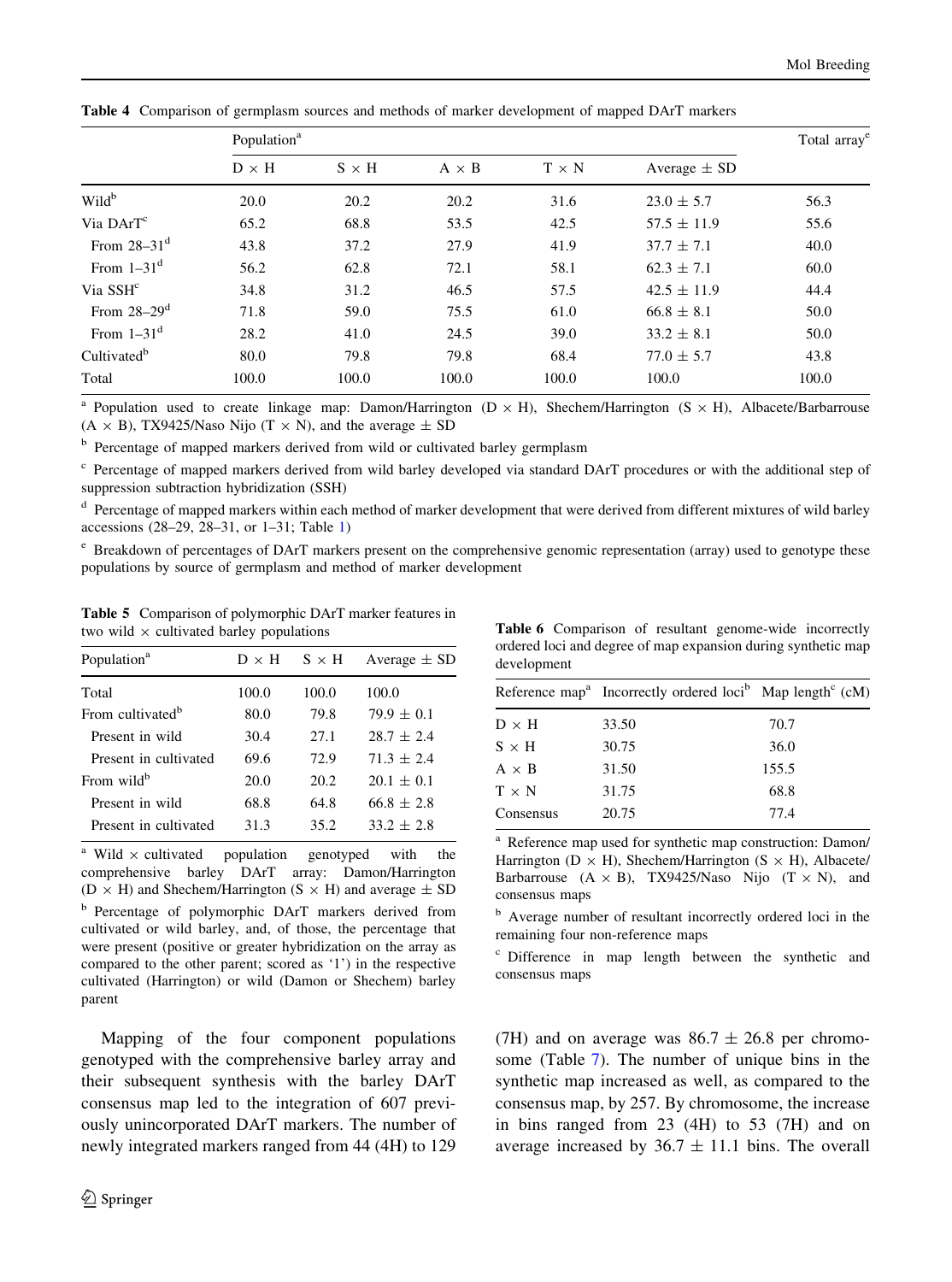|                                        | 1H          | 2H      | 3H          | 4H          | 5H          | 6H          | 7H       | Genome      |
|----------------------------------------|-------------|---------|-------------|-------------|-------------|-------------|----------|-------------|
| Number of loci                         |             |         |             |             |             |             |          |             |
| Consensus                              | 423         | 522     | 470         | 278         | 379         | 362         | 501      | 2,935       |
| Synthetic                              | 489         | 620     | 552         | 322         | 474         | 455         | 630      | 3,542       |
| Difference <sup>a</sup>                | 66          | 98      | 82          | 44          | 95          | 93          | 129      | 607         |
| Number of bins                         |             |         |             |             |             |             |          |             |
| Consensus                              | 158         | 210     | 165         | 124         | 180         | 135         | 181      | 1,153       |
| Synthetic                              | 184         | 241     | 204         | 147         | 228         | 172         | 234      | 1,410       |
| Difference <sup>a</sup>                | 26          | 31      | 39          | 23          | 48          | 37          | 53       | 257         |
| Average/median inter-bin distance (cM) |             |         |             |             |             |             |          |             |
| Consensus                              | 1.0/0.8     | 0.8/0.5 | 1.1/0.8     | 1.2/0.7     | 1.1/0.8     | 1.1/0.7     | 0.9/0.7  | 1.0/0.7     |
| Synthetic                              | 0.8/0.5     | 0.8/0.5 | 0.9/0.6     | 1.0/0.6     | 0.9/0.6     | 1.0/0.6     | 0.9/0.6  | 0.9/0.6     |
| Difference <sup>a</sup>                | $-0.2/-0.3$ | 0/0     | $-0.2/-0.2$ | $-0.2/-0.1$ | $-0.2/-0.2$ | $-0.1/-0.1$ | $0/-0.1$ | $-0.1/-0.1$ |
| Map length (cM)                        |             |         |             |             |             |             |          |             |
| Consensus                              | 151.9       | 166.7   | 184.6       | 148.6       | 194.2       | 147.6       | 165.4    | 1,159.0     |
| Synthetic                              | 142.7       | 200.1   | 184.8       | 147.1       | 198.0       | 162.8       | 200.9    | 1,236.4     |
| Difference <sup>a</sup>                | $-9.20$     | 33.40   | 0.20        | $-1.50$     | 3.80        | 15.20       | 35.50    | 77.40       |

<span id="page-8-0"></span>Table 7 Number of loci, unique bins, average/median inter-bin distance, and map length in the consensus and synthetic maps for chromosomes 1H through 7H

Values for the consensus map subtracted from the synthetic map

length of the map increased by 77.4 cM. By chromosome, differences ranged from a decrease of 9.2 cM for chromosome 1H to an increase of 35.5 cM for chromosome 7H, and on average increased by  $11.1 \pm 17.6$  cM per chromosome. The change in average inter-bin distance (IBD) ranged from a decrease of 0.2 cM (1H, 3H, 4H, and 5H) to no change (2H and 7H), and the change in median IBD ranged from a decrease of 0.3 cM (1H) to no change (2H). Genome-wide, the synthetic map contains 3542 loci and is 1236.4 cM in length. There are 1410 unique bins with an average/median IBD of 0.9/0.6 cM. There are 489, 620, 552, 322, 474, 455, and 630 loci mapped on chromosomes 1H–7H, respectively.

#### **Discussion**

We developed several new DArT marker libraries that were derived from a broader representation of the primary Hordeum genepool, thus increasing the diversity of markers on the array and providing a platform for more robust genotyping of barley. The full comprehensive barley array consists of seven 384-well plates of clones derived from cultivated barley (Wenzl et al. [2004](#page-15-0)), as well as nine 384-well plates of clones derived from wild barley. The wild barley-derived DArT markers were developed using both standard DArT and SSH methods. Using four DH barley populations genotyped with the comprehensive DArT array, we incorporated novel wild barley-derived markers and produced maps of highly comparable order to the DArT consensus map. The integration of these maps with the consensus map led to an improved synthetic map with 20.7% more markers (3542 in total).

Suppression subtractive hybridization (SSH) for DArT marker development

Of the 6144 DArT markers present on the comprehensive DArT array, 56.3% were newly developed and derived from wild barley (Table [4](#page-7-0)). Despite that majority, 77.0% of the markers mapped in the four component populations were from the minority (43.8%) derived from cultivated barley. This is not surprising, however, as the cultivated-barley-derived markers have been enriched for polymorphism over time (Wenzl et al. [2004](#page-15-0)). The number of wild barleyderived markers mapped in the four component populations and the methods from which they were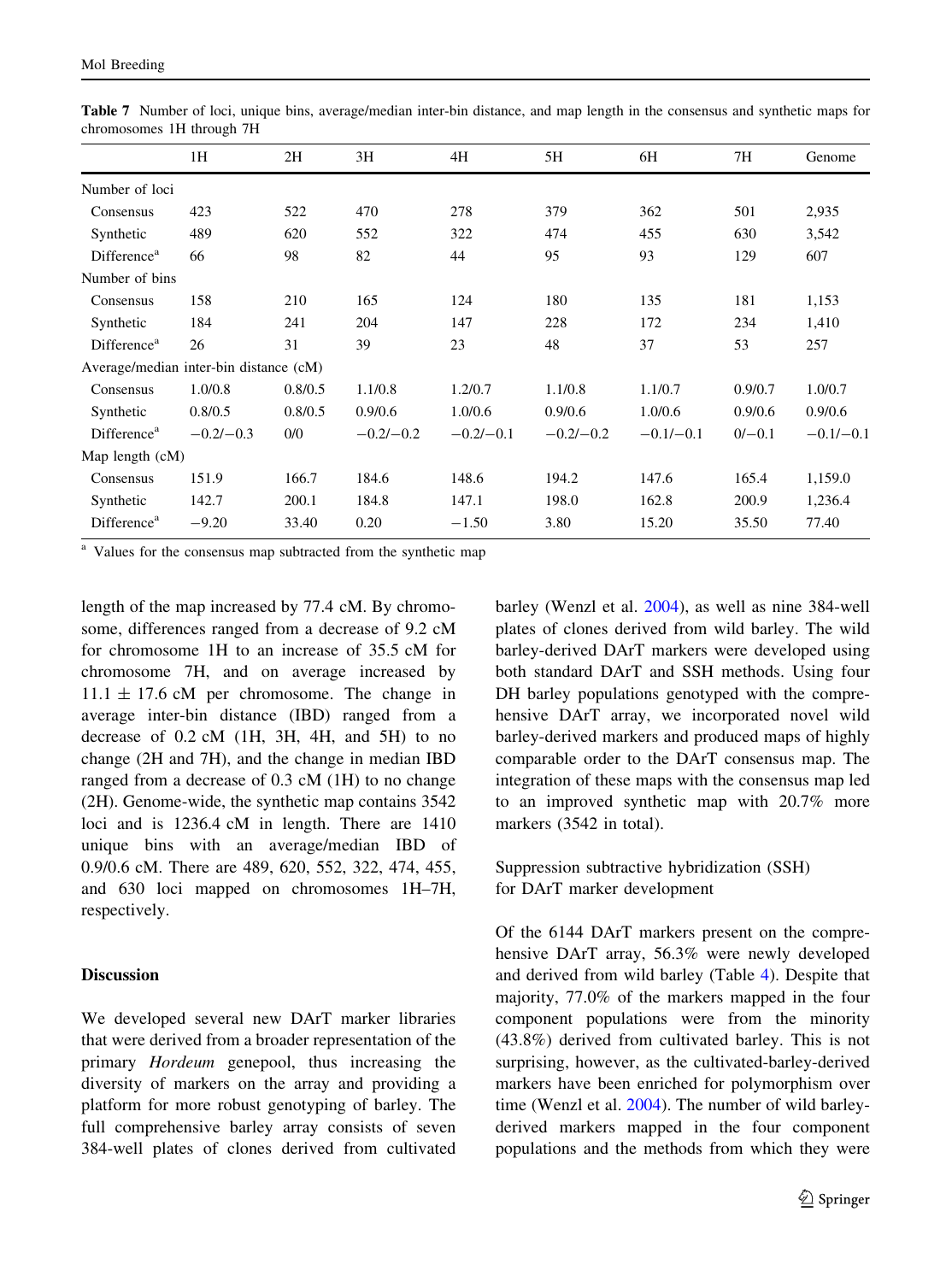developed are indicative of the effectiveness of those methods of marker development.

It has been reported that as few as 40% of the alleles present in wild barley are also present in cultivated germplasm (Ellis et al. [2000](#page-14-0)). The SSH technique is designed to enrich for those sequences (markers) that are unique to wild barley and therefore theoretically should result in a higher percentage of mapped wild barley-derived markers than those produced via standard DArT methods. This should especially be the case for the D/H and S/H populations as the wild and cultivated parents of these two populations were utilized as tester and driver lines in the SSH process, respectively. Out of the 3456 wild barley-derived markers on the array, 55.6 and 44.4% were produced via standard DArT and SSH methods, respectively (Table [4](#page-7-0)). Therefore, it would be expected that the number of wild barley-derived markers developed via SSH that were mapped in the four component populations, and especially the D/H and S/H populations, would be greater than 44.4% of the total of mapped wild barley-derived markers. Chi-squared analysis revealed that there was an interaction between method of marker development and number of polymorphic markers mapped per population ( $P = 0.00001$ ); however, there was a less than expected number of markers produced via SSH mapped in the four component populations (42.5%), and even fewer in the  $D \times H$  and  $S \times H$  populations alone (33.0%; Table [4\)](#page-7-0). This indicates that the SSH process was not effective at enriching for DArT markers specific to our targeted input samples, which is contradictory to previously published results (James et al. [2008](#page-14-0)). However, there was a positive effect on the number of polymorphic markers obtained with the SSH process when a smaller number of accessions were utilized in the process. Of the 1536 markers on the comprehensive genomic representation developed via SSH, 50% were derived from only two accessions (Damon and Shechem), with the remaining 50% derived from a mixture of 31 diverse wild barleys. Yet in all populations assayed for polymorphism, there was always a greater proportion of polymorphic markers (average  $66.8 + 8.1\%$  derived from accessions Damon and Shechem as compared to those produced from the full set of 31 wild barley accessions (Table [4](#page-7-0)). This indicates that the SSH process for DArT marker development may be more effective at enriching for polymorphic markers when a limited number of lines is used. One possible reason for this is that unique markers may get ''diluted'' when many genotypes are mixed in the tester for SSH. Only a small number of markers developed uniquely from the wild barley accessions used would segregate in the populations tested in this work. It is quite likely that the benefits of using subtraction from a larger pool of wild barleys would manifest themselves clearly in a broad diversity/association analysis of wild barley accessions.

Efficacy of genotyping diverse barley germplasm with the comprehensive representation

Utilization of the comprehensive DArT array to genotype two DH wild  $\times$  cultivated barley populations (D/H and S/H) enabled us to determine the efficacy of utilizing wild- and cultivated-barleyderived DArT markers for genotyping wild and cultivated barley. Examining the number of markers derived from wild and cultivated barley that are polymorphic in wild  $\times$  cultivated DH populations does not reveal as much information regarding the effectiveness of surveying wild and/or cultivated germplasm with either wild- or cultivated-derived markers as does examining, for instance, whether any given marker derived from wild or cultivated barley was actually present (positive or greater hybridization on the array as compared to the other parent; scored as '1') in wild or cultivated germplasm. To explain further, there are four possible outcomes for any given polymorphic marker: (1) the marker is derived from cultivated barley and present in the cultivated parent; (2) the marker is derived from cultivated barley and present in the wild parent; (3) the marker is derived from wild barley and present in the wild parent; or (4) the marker is derived from wild barley and present in the cultivated parent. Cases 1 and 3 represent what may be regarded as expected; that is, markers cloned from cultivated or wild germplasm are more likely to be present in the respective cultivated or wild genotype. Case 2 represents instances where a marker cloned initially from cultivated germplasm was actually present in the wild parent and is indicative of the effectiveness of using the cultivated DArT libraries to genotype wild barley. Similarly, case 4 type markers are indicative of the effectiveness of surveying cultivated germplasm with wild-derived DArT markers.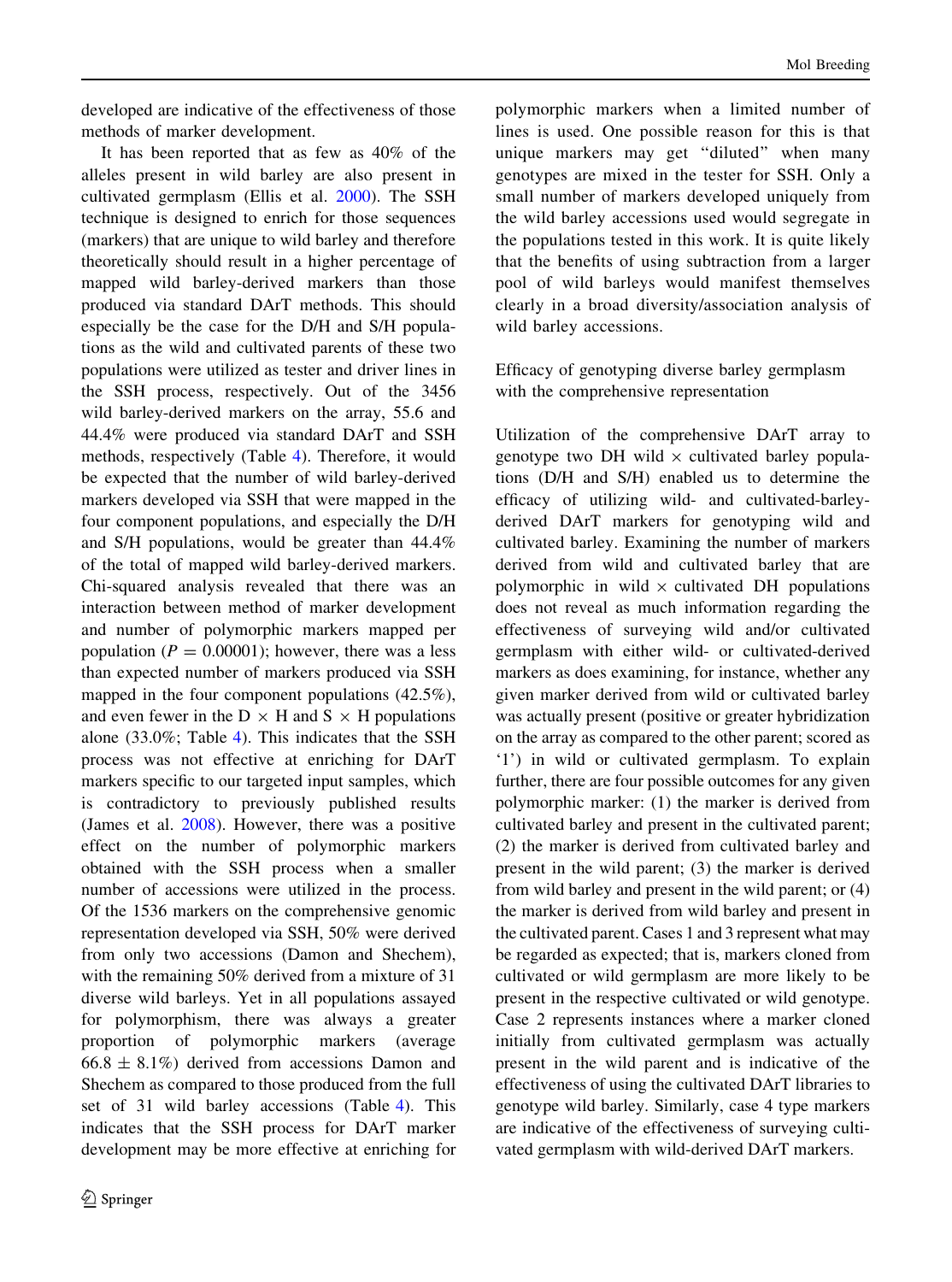Of all polymorphic markers mapped in the two wild  $\times$  cultivated barley populations (D/H and S/H), 79.9  $\pm$  0.1% and 20.1  $\pm$  0.1% were derived from cultivated and wild barley germplasm, respectively (Table [5](#page-7-0)). Of the mapped cultivated-derived markers,  $28.7 \pm 2.4\%$  were present in Damon and Shechem. Given the large number of cultivated-derived DArT markers available for screening, this indicates that a moderate number of polymorphic markers could be obtained by genotyping wild barley with the cultivated-barley-derived markers. Although there are several reports of wild relatives being genotyped with DArT markers (Xia et al. [2005;](#page-15-0) Yang et al. [2006](#page-15-0); Olivera [2008](#page-15-0)), in most cases both wild and cultivated germplasm were utilized during array development, and in the case where wild germplasm was not included there was an over-representation of '0' scores in the wild accessions (Wenzl et al. [2004](#page-15-0)). Therefore, broadening the diversity of materials used for marker/array development via the addition of wild barley-derived markers serves to reduce ascertainment bias when genotyping wild and cultivated material. The presence of ascertainment bias in genotyping wild species should be considered in other genome profiling technologies that utilize standard SNP technology, as almost invariably the materials used for SNP marker discovery are cultivated and often represent very narrow sampling of diversity. Discovery of the majority of SNP markers has come from the extensive expressed sequence tag (EST) resources that are available. However, of the over 500,000 H. vulgare ESTs in current databases, less than 5% are derived from the subspecies spontaneum. ([http://www.ncbi.nlm.nih.gov/dbEST/dbEST\\_](http://www.ncbi.nlm.nih.gov/dbEST/dbEST_summary.html) [summary.html\)](http://www.ncbi.nlm.nih.gov/dbEST/dbEST_summary.html). Of the mapped wild barley-derived markers,  $33.2 \pm 2.8\%$  were present in Harrington in the D/H and S/H populations. This is also indicative of the potential for increasing the number of polymorphic markers obtainable in a single array (regardless of whether it is cultivated or wild barley being genotyped) by assaying the wild barley-derived markers. Despite a large percentage of wild barley-derived markers present in Harrington, due to the limited overall number of polymorphic wild barley-derived markers, this did not equate to a large number of wildderived markers present in Harrington (39.5  $\pm$  6.4). However, since DArT marker development is an iterative process, whereby polymorphic markers are enriched on the array over time (Wenzl et al. [2004,](#page-15-0)

[2006\)](#page-15-0), efforts aimed at enrichment for polymorphism in the wild barley-derived markers would significantly increase the power of the array to produce polymorphic markers within any cultivated or wild barley germplasm.

Individual component and synthetic maps

Of the  $573.3 \pm 31.6$  markers mapped in the four component populations (Table [2\)](#page-6-0), the number of markers in common between any two populations ranged from 119 (S/H and T/N) to 286 (D/H and S/H) and on average was only  $158.7 \pm 63.7$  $158.7 \pm 63.7$  $158.7 \pm 63.7$  (Table 3). This indicates that there is a considerable amount of genetic diversity within the parental germplasm used in these populations. Of particular interest is that out of over 550 polymorphic markers in the D/H and S/H populations (which share a common parent in cv. Harrington) only 286 of them were common to both. Damon and Shechem, the two H. vulgare subsp. spontaneum parental accessions used in those populations, were collected about 40 km apart in Israel. Nevo et al. [\(1998](#page-15-0)) reported high levels of diversity in wild barley from Israel, Iran, and Turkey, and determined that ecological factors such as temperature and water availability, rather than geographical origin, play a greater role in determining the extent of genetic diversity between different populations. Although Damon and Shechem were both collected in mesic environments where diversity was shown to be lower than in high-stress environments, there was still a high level of polymorphism between them. This indicates that the diversity present in wild barley, even from ecologically similar locations in close proximity, is sufficient to mine for novel loci conferring traits of economic importance.

The addition of wild barley-derived markers to the comprehensive array significantly improves the power of discovery of polymorphic markers. The four populations genotyped with the comprehensive array were from both cultivated  $\times$  cultivated and wild  $\times$  cultivated crosses between diverse sets of parents. These parents included wild barley accessions (Damon and Shechem), a landrace (Albacete), and old (Barbarrouse) and modern (Harrington, TX9425, Naso Nijo) cultivars. They also were from divergent geographic regions (North America, Europe, and Asia) and differed in end use (feed/malting), row type (two-rowed/six-rowed), and habit (spring/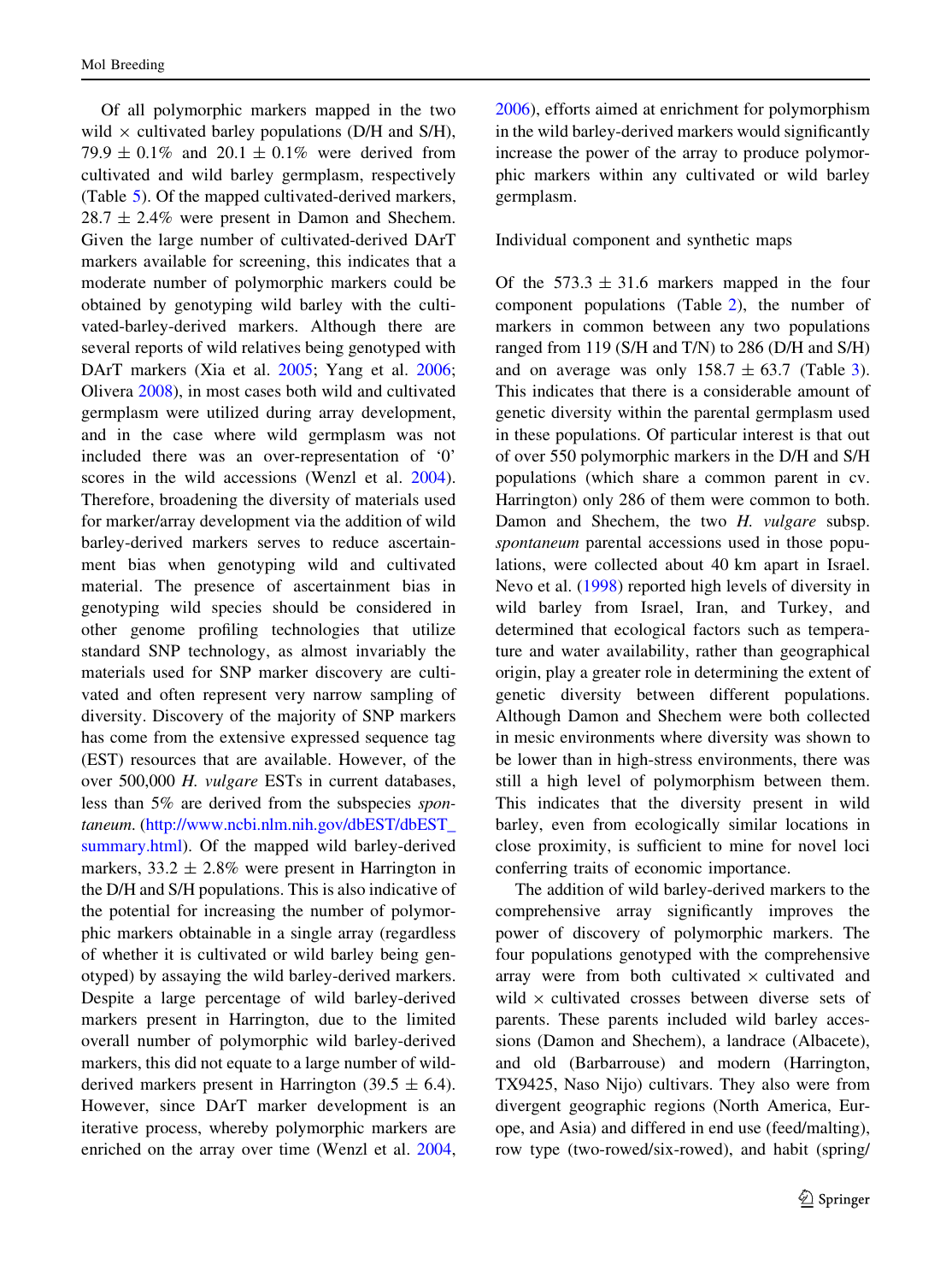winter). The increase in diversity on the array enabled us to obtain over 550 polymorphic markers in each population, regardless of the genetic distance of the parents in the cross. However, there is still a tendency for a few regions of the genome to contain gaps in the component maps for each population. This was most apparent in the short T/N map (709.5 cM), as there were three chromosomes represented by two linkage groups (3H, 5H, and 6H), and two more (2H and 4H) that were markedly shorter and only covered a portion of the chromosome (Fig. [1](#page-5-0)). The map of the A/B population also has regions that are underrepresented by markers. It has two chromosomes represented by two linkage groups (1H and 2H) and one chromosome represented by three linkage groups (3H). However, two of these breaks are due to the whole-arm reciprocal translocation present on chromosomes 1H and 3H in Albacete. Because of the translocation, chromosomes 1H and 3H in the A/B population were mapped as independent arms. However, it is also the longest of the four component maps, which is due, in part, to it having the highest number of gaps (31) over 10 cM. In contrast, the D/H and S/H component maps contain no chromosomes with multiple linkage groups and have adequate genome-wide coverage. Therefore, the lack of coverage in the T/N and A/B maps in certain regions of the genome is more likely due to the genetic similarity of the parents in those populations, which are all cultivated and of Asian and European origin, respectively, than the power of a single genotyping assay to provide adequate coverage of the genome. However, it does highlight the potential advantage of tailoring DArT marker development towards specific genotyping experiments.

Regardless of the lack of coverage in certain regions of the genome in some populations, all of the component maps were ordered, with the exception of a few minor closely linked rearrangements, identically to the previously reported DArT consensus map (Wenzl et al. [2006](#page-15-0)). The ordering of closely linked markers within component maps is inherently difficult due to the limited resolution provided by the population sizes used for map construction. Therefore, it is unavoidable that there will be a small degree of incorrect ordering between very closely linked markers in some populations. This effect is reduced, however, upon synthetic map construction, as the order of the majority of markers is predetermined in PhenoMap software upon selection of the consensus map as the reference map, which is already a merged map of ten populations and contains more markers assayed across a larger number of lines. For this reason, as well as to retain consistency within the synthetic map-building process, the consensus map was chosen as the reference map for all chromosomes. Genome-wide, this resulted in the least number of incorrectly ordered loci in the four non-reference maps as compared to the synthetic map. On average, there were 20.75 incorrectly ordered loci genome-wide (three per chromosome) in each component map (Table [6\)](#page-7-0). Graphical genotypes for each population, ordered as determined by map synthesis, are presented in Supplemental 1.

Although choosing different component maps as the base for synthesis could have reduced the degree of map expansion somewhat, map expansion was deemed to be a lesser qualifier for determining the optimal base map than marker order. The algorithm used to compute the Kosambi cM distances in the component and merged maps of the consensus map versus the four component maps of the synthetic map was slightly different. Marker distances in the consensus map and its component maps were calculated with the regression algorithm utilized in Joinmap 3.0 (Van Ooijen and Voorrips [2001;](#page-15-0) Wenzl et al. [2006\)](#page-15-0). However, map distances in the four populations used in this study were calculated by simply adding the cM distances between adjacent markers, an algorithm that tends to result in slightly larger distance estimates. Therefore, it is expected that chromosome lengths may increase upon integration of the component maps into the consensus map.

There were a number of markers, both previously mapped and unique to the four component populations, which mapped to multiple loci. Within the four component maps, there were seven markers that mapped to two loci within the same chromosome (1H, 2H, 3H, 6H, and 7H). There also were 32 markers that mapped to multiple loci on different chromosomes, although one of these had already been identified as a multi-locus marker (at the same two loci). Including the 22 previously identified multi-locus markers, the total number of multi-locus markers mapped within the 'bPb' DArT markers was 60 (2.8%); however, 36 of the multi-locus markers are redundant to at least one other multi-locus marker and may represent identical clones. Considering the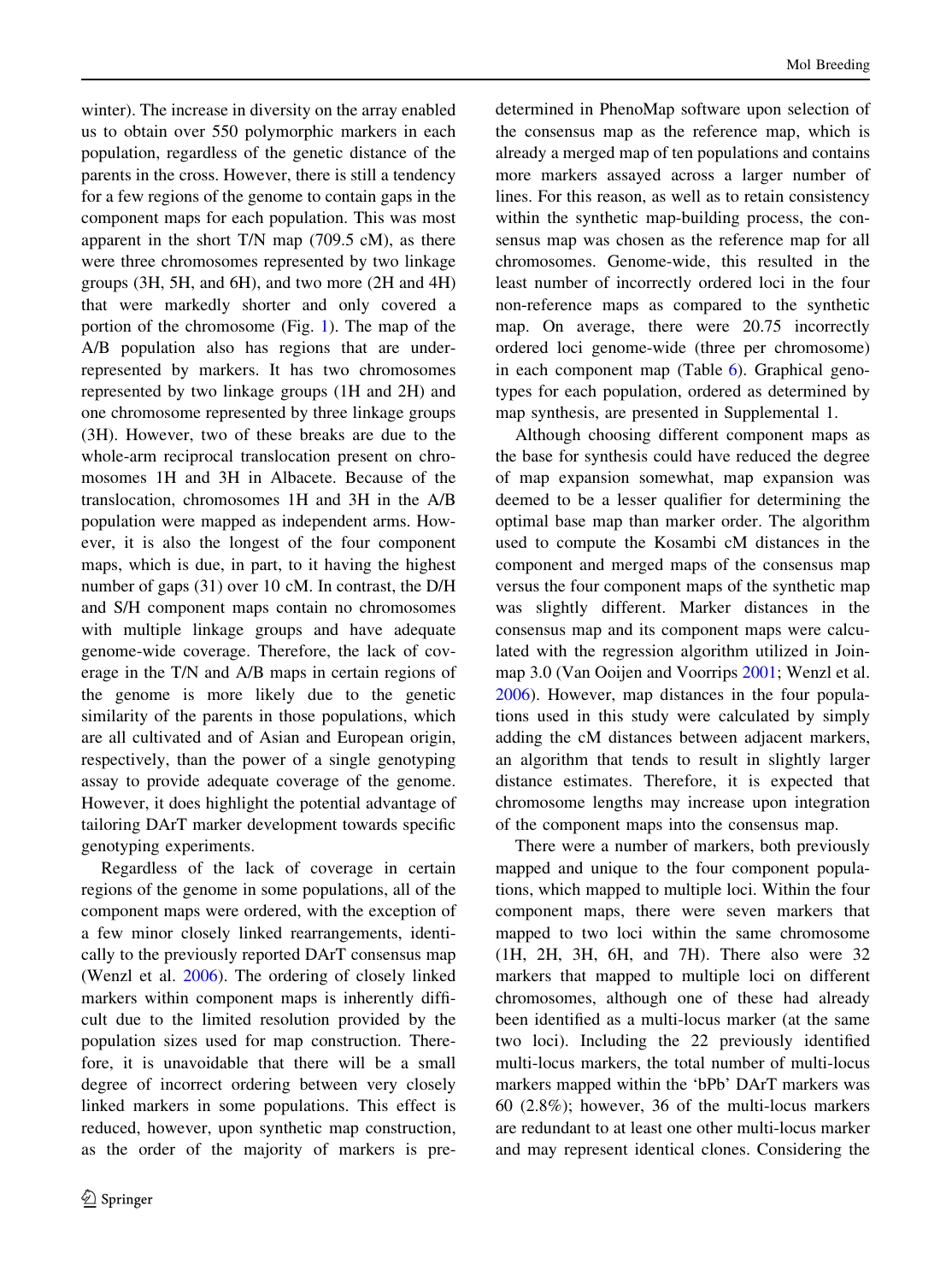overall redundancy within the 'bPb' DArT markers, this may still be a good estimate of the frequency of multi-locus DArT markers, which is considerably lower than the levels associated with the non-DArT markers included in the consensus/synthetic maps  $(8.8\%)$ .

The synthetic map contains 3542 markers, of which 2935 (2085 DArT and 850 other loci) were from the barley consensus map and 607 from the newly incorporated DArT markers derived from the four component maps in this study (65% wild barleyderived). A chart of the complete synthetic map,

including marker names and a visual of the randomly distributed 607 integrated markers, is included in Supplemental 2. Detailed information on all markers present in the map, including chromosome and position, is included in Supplemental 3. The alignment of markers in common between the barley consensus map and the synthetic map is identical; only the distances between markers and resolution of the map varied by chromosome (Fig. 2).

Wenzl et al. ([2006\)](#page-15-0) reported 1629 unique bins (loci) in the barley consensus map; however, we used a slightly different method of collapsing loci into

Fig. 2 Alignment of the synthetic and consensus maps. Comparison of positions of common loci between the consensus map (cons) and the synthetic map built with PhenoMap software using the consensus map as the reference map (syn). The positions of homologous loci in the two maps are highlighted by a pair of *dots* and connected by lines

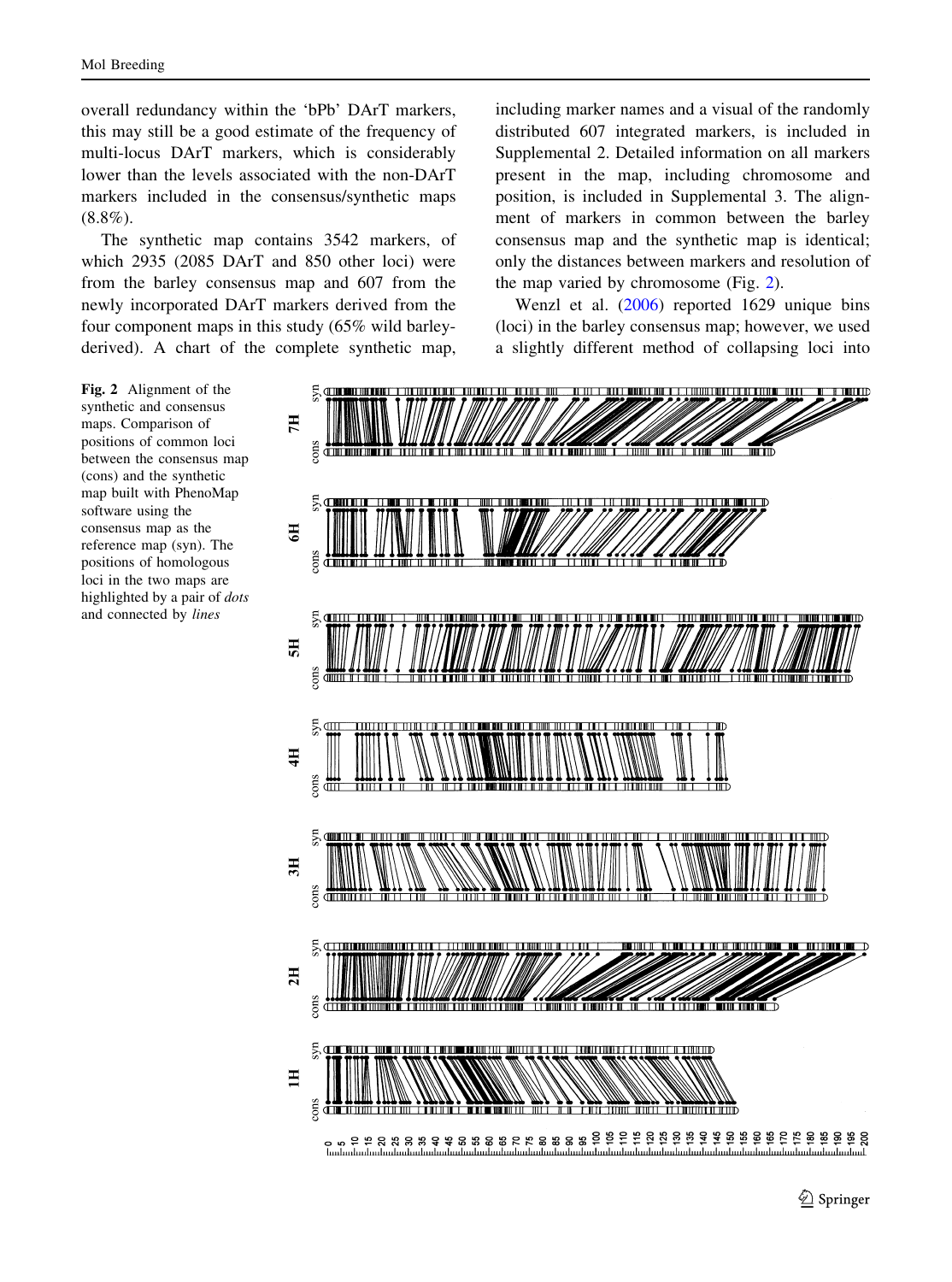bins. Our method was based upon distances between markers, rather than segregation signatures, as was utilized in the construction of the consensus map (Wenzl et al. [2006](#page-15-0)). When calculating orders of closely segregating collapsed bins for consensus map construction, Wenzl et al. [\(2006\)](#page-15-0) arbitrarily assigned a distance of 0.001 cM between such bins in order to maintain a fixed bin order. In order to be more conservative in our estimates of redundancy as well as to be consistent across the consensus and synthetic maps for the sake of comparison, we calculated the number of bins based on the rule that any markers less than 0.005 cM apart would be considered cosegregating and therefore collapsed into bins. The number of bins in the consensus map calculated with these methods was 1153 and the average/median IBD was 1.0/0.7 cM (Table [7](#page-8-0)). Therefore, synthesis of the consensus map with the four component maps resulted in a higher resolution map with 257 more bins and a decrease in average/median IBD of 0.1/ 0.1 cM. The degree to which map resolution changed varied by chromosome; however, for each chromosome, the average/median IBD never decreased, but rather at least stayed the same or improved. The greatest improvement in resolution was for chromosome 1H, for which the average/median IBD decreased by 0.2/ 0.3 cM. On the other hand, for chromosome 2H, neither the average nor median IBD changed.

Another useful determinant of map resolution is the number/size of gaps between markers (or bins) present in the map. There were no IBDs in either the consensus or synthetic maps greater than 10 cM, and the number of 5–10 cM gaps present in each map did not change overall (9 each). However, some 5–10 cM gaps that were present in the consensus map were filled, while some were newly introduced upon introgression of the four component maps during synthesis. This again varied by chromosome, with the overall result being that two 5–10 cM gaps were filled on each of chromosomes 3H and 4H, and one introduced into each of four different chromosomes (2H, 5H, 6H, and 7H). Overall, in terms of saturation of markers, the coverage between the two maps did not vary significantly.

A majority of the newly incorporated markers (57.7%) mapped to loci redundant to either previously mapped markers or other newly incorporated markers. Comparing the number of newly incorporated markers with the increase in bin number is useful for estimating the level of marker redundancy present within the 'bPb' DArT markers. Wenzl et al. [\(2006](#page-15-0)) reported an estimate of DArT marker redundancy in barley at 38%. A recent sequence analysis of all cultivated-barley markers combined with part of the wild barley markers produced a similar estimate (40%) (A. Kilian and P. Wenzl, unpublished data). Estimates of DArT marker redundancy in other species are about the same or lower (Akbari et al. [2006;](#page-14-0) Wittenberg et al. [2005](#page-15-0)). These figures are much lower than the 57.7% redundancy found within the sample of newly incorporated markers. This is not surprising, however, for two reasons. One is that marker redundancy as measured by genetic mapping will always tend to be higher than redundancy measured by sequencing as a result of closely linked but physically different markers. Secondly, there will almost always be a higher frequency of marker redundancy as more DArT markers are developed. Despite the use of more diverse wild barley as the source, there is still a high degree of homology between H. vulgare subsp. vulgare and subsp. spontaneum, and therefore there is still the chance of randomly cloning sequences identical to those previously cloned. One way to keep redundancy stable during additional DArT marker development in barley would be to utilize additional combinations of restriction enzymes. Despite high levels of marker redundancy and no change in the number of 5–10 cM gaps, the synthetic map has an improved overall resolution, as there was an increase in the number of bins, and a decrease in the average/median IBD.

The higher resolution of the synthetic map and the development and incorporation of wild barley-derived DArT markers significantly improved the power of the map to provide a reference for profiling genetic diversity within barley germplasm. Over the last few years, there have been several reports on the development of highresolution consensus maps in barley (Marcel et al. [2007](#page-15-0); Stein et al. [2007](#page-15-0); Varshney et al. [2007;](#page-15-0) Wenzl et al. [2006](#page-15-0)). Breeding efforts in barley, from marker-assisted selection to potential association mapping (Steffenson et al. [2007](#page-15-0)), will benefit from these high-resolution maps with many precisely ordered loci. The incorporation of wild barley-derived markers and the ability to readily screen them in a high-throughput manner will facilitate the molecular improvement of cultivated barley via more precise introgression and manipulation of genomic fragments from H. vulgare subsp. spontaneum.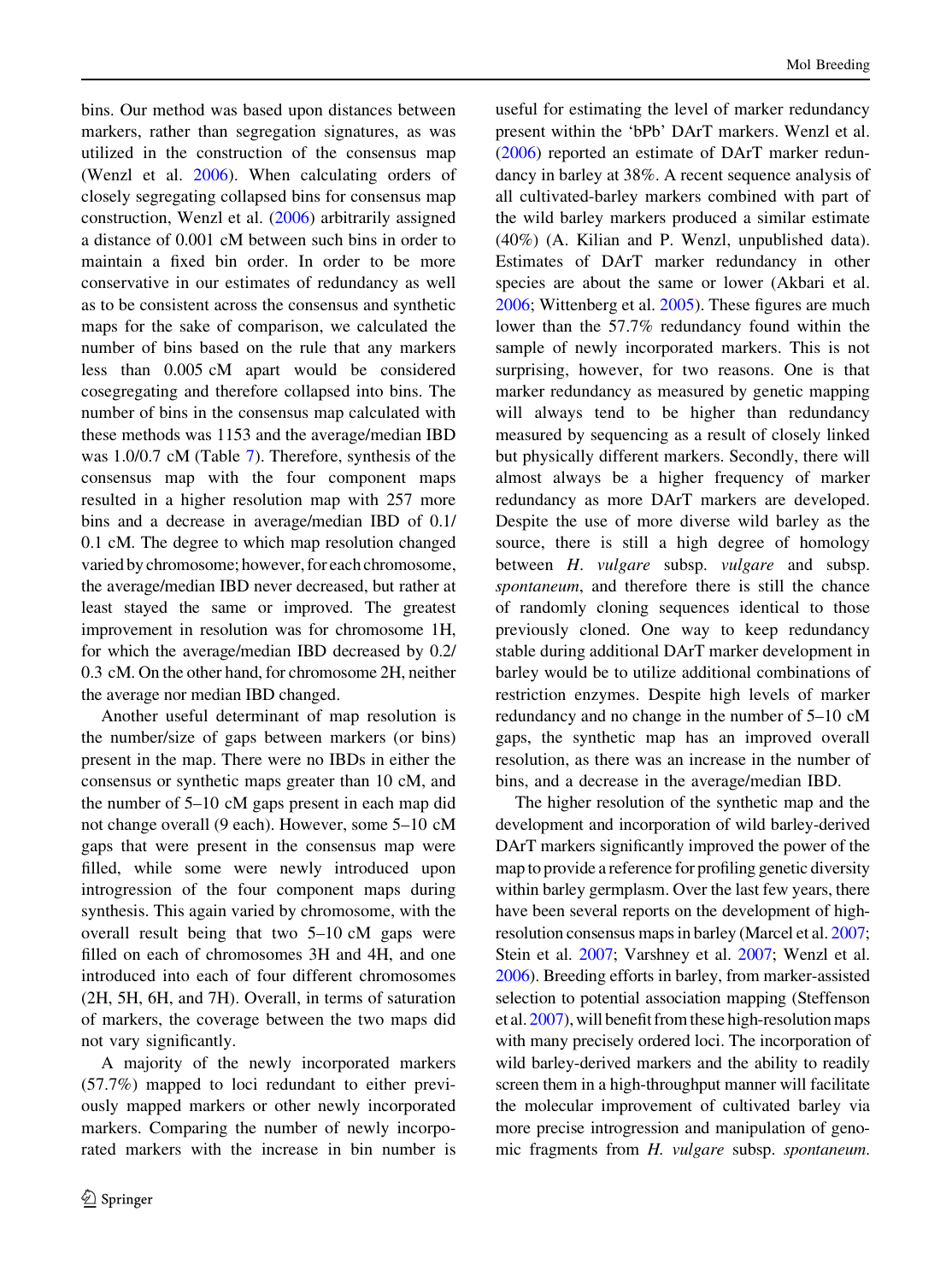<span id="page-14-0"></span>Continual enhancement of the comprehensive barley DArT array–through polymorphism enrichment and/or removal of redundant sequences, development of new markers utilizing novel diverse germplasm, and/or the use of additional restriction enzyme combinations in marker development—could greatly improve the already powerful hybridization-based genotyping platform to the point of reasonably obtaining 1,000–2,000 polymorphic markers in a single assay.

In summary, the purpose of this study was to enhance the barley DArT genotyping platform by developing novel markers derived from wild barley, thus increasing the power of the barley DArT array to detect polymorphism in more diverse germplasm without bias in marker scoring. We utilized this 'comprehensive' array to genotype four DH barley populations. Utilizing PhenoMap software, which is an effective alternative approach to the commonly used Joinmap 4.0 software (Van Ooijen [2006](#page-15-0)) for merging genetic mapping data (Wenzl et al. [2006](#page-15-0)), we merged the individual component maps with the barley DArT consensus map to create a new synthetic map of the barley genome, which incorporated 607 novel markers from the four component populations. The new synthetic map has 3542 DArT, SSR, RFLP, and STS markers and agricultural trait loci. The improvement in the genotyping capability of the comprehensive DArT genomic representation and the higher resolution of the synthetic map enables an even greater flexibility of DArT markers to be utilized as a fast, high-throughput platform for molecular barley breeding.

Acknowledgments This research was funded in part by the Lieberman-Okinow Endowment at the University of Minnesota. We are grateful to Edie Paul and Geneflow, Inc. for providing us with the use of Phenomap software for map synthesis. We are also grateful to J. Carling and M. Evers of Triticarte Pty. Ltd. (DArT) for their efforts in array development and genotyping. We thank Joy K. Roy for providing data used in selection of wild barley accessions for array development.

#### References

Akbari M, Wenzl P, Caig V, Carling J, Xia L, Yang S, Uszynski G, Mohler V, Lehmensiek A, Kuchel H, Hayden MJ, Howes N, Sharp P, Vaughan P, Rathmell B, Huttner E, Kilian A (2006) Diversity arrays technology (DArT) for high-throughput profiling of the hexaploid wheat genome. Theor Appl Genet 113:1409–1420

- Baum M, Grando S, Backes G, Jahoor A, Sabbagh A, Ceccarelli S (2003) QTLs for agronomic traits in the Mediterranean environment identified in recombinant inbred lines of the cross 'Arta' x H. spontaneum 41–1. Theor Appl Genet 7:1215–1225
- Davies PA (2003) Barley isolated microspore culture. In: Maluszynski M, Kasha KJ, Forster BP, Szarejko I (eds) Doubled haploid production in crop plants. A manual. Kluwer, Dordrecht
- Ellis RP, Forster BP, Robinson D, Handley LL, Gordon DC, Russell JR, Powell W (2000) Wild barley: a source of genes for crop improvement in the 21st century? J Exp Bot 51:9–17
- Farre A (2008) Linkage map construction for the Albacete x Barberousse DH population in barley (Hordeum vulgare L.). Master of Science Thesis. Agronomic Mediterranean Institute of Zaragoza - CIHEAM, Universitat de Lleida, Spain
- Fetch TGJ, Steffenson BJ, Nevo E (2003) Diversity and sources of multiple disease resistance in Hordeum spontaneum. Plant Dis 7:1439–1448
- Górny AG (2001) Variation in utilization efficiency and tolerance to reduced water and nitrogen supply among wild and cultivated barleys. Euphytica 117:59–66
- Graner A, Jahoor A, Schondelmaier J, Siedler H, Pillen K, Fischbeck G, Wenzel G, Herrmann RG (1991) Construction of an RFLP map of barley. Theor Appl Genet 83:250–256
- Hearnden PR, Eckermann PJ, McMichael GL, Hayden MJ, Eglinton JK, Chalmers KJ (2007) A genetic map of 1000 SSR and DArT markers in a wide barley cross. Theor Appl Genet 115:383–391
- Heun M, Kennedy AE, Anderson JA, Lapitan NLV, Sorrells ME, Tanksley SD (1991) Construction of a restriction fragment length polymorphism map for barley (Hordeum vulgare). Genome 34:437–447
- Jaccoud D, Peng K, Feinstein D, Kilian A (2001) Diversity Arrays: a solid state technology for sequence information independent genotyping. Nucl Acids Res 29:e25
- James KE, Schneider H, Ansell SW, Evers M, Robba L, Uszynski G, Pedersen N, Newton AE, Russell SJ, Vogel JC (2008) Diversity arrays technology (DArT) for pangenomic evolutionary studies of non-model organisms. PLoS ONE 3
- Karakousis A, Gustafson JP, Chalmers KJ, Barr AR, Langridge P (2003) A consensus map of barley integrating SSR, RFLP, and AFLP markers. Aust J Agric Res 54:1173– 1185
- Kleinhofs A, Kilian A, Maroof MAS, Biyashev RM, Hayes P, Chen FQ, Lapitan N, Fenwick A, Blake TK (1993) A molecular, isozyme and morphological map of the barley (Hordeum vulgare) genome. Theor Appl Genet 86:705– 712
- Lacasa-Benito I, Cuadrado A, Muñoz P, Moralejo M, Cistue L, Castillo A, Vallés P, Romagosa I (2005) Molecular and cytological study of the reciprocal translocation present in the drought stress resistant barley ''Albacete''. Interdrought II, Rome
- Langridge P, Karakousis A, Collins N, Kretschmer J, Manning S (1995) A consensus linkage map of barley. Mol Breed 1:389–395